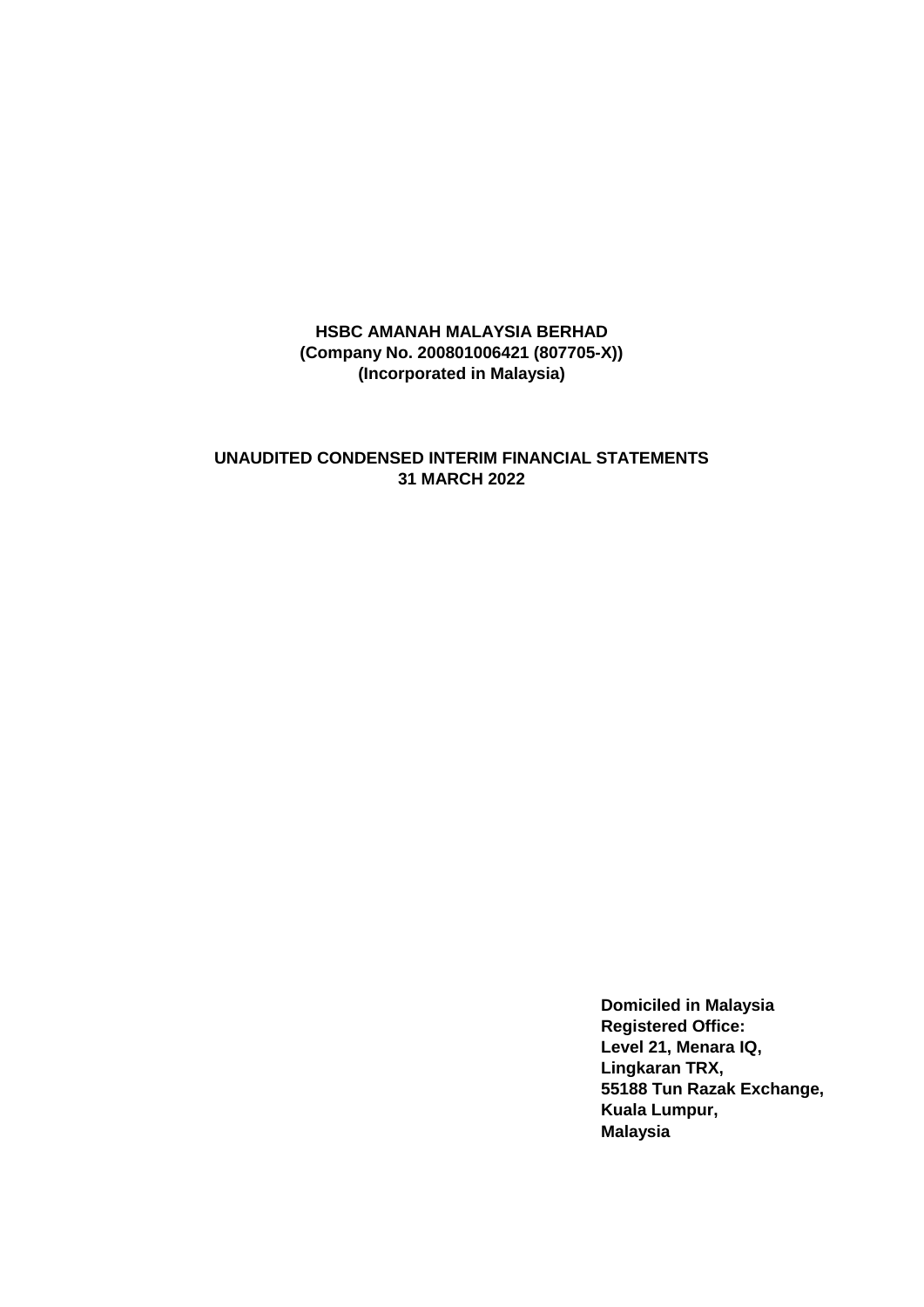### **UNAUDITED CONDENSED STATEMENT OF FINANCIAL POSITION AS AT 31 MARCH 2022**

|                                                   | <b>Note</b> | 31 Mar 2022<br><b>RM'000</b> | 31 Dec 2021<br><b>RM'000</b> |
|---------------------------------------------------|-------------|------------------------------|------------------------------|
| Assets                                            |             |                              |                              |
| Cash and short-term funds                         | 11          | 4,289,316                    | 4,075,349                    |
| Financial investments at fair value through other |             |                              |                              |
| comprehensive income (FVOCI)                      | 12          | 2,086,959                    | 2,252,951                    |
| Financing and advances                            | 13          | 12,571,787                   | 12,856,066                   |
| Derivative financial assets                       | 16          | 61,644                       | 92,858                       |
| Other assets                                      | 17          | 105,572                      | 74,424                       |
| Statutory deposits with Bank Negara Malaysia      | 18          | 28,860                       | 19,861                       |
| Equipment                                         |             | 6,683                        | 6,905                        |
| Tax recoverable                                   |             |                              | 13,260                       |
| Deferred tax assets                               |             | 51,320                       | 49,346                       |
| <b>Total assets</b>                               |             | 19,202,141                   | 19,441,020                   |
| <b>Liabilities</b>                                |             |                              |                              |
| Deposits from customers                           | 19          | 12,506,456                   | 12,791,702                   |
| Deposits and placements from banks                |             |                              |                              |
| and other financial institutions                  | 20          | 1,470,710                    | 1,784,862                    |
| Structured liabilities designated at fair value   |             |                              |                              |
| through profit or loss (FVTPL)                    | 21          | 1,467,969                    | 1,188,099                    |
| <b>Bills payable</b>                              |             | 8,204                        | 12,867                       |
| Derivative financial liabilities                  | 16          | 78,628                       | 67,615                       |
| Other liabilities                                 | 22          | 514,891                      | 469,724                      |
| Provision for taxation                            |             | 1,052                        |                              |
| Multi-Currency Sukuk Programme                    | 23          | 513,023                      | 515,333                      |
| Subordinated Commodity Murabahah Financing        | 24          | 605,711                      | 600,777                      |
| <b>Total liabilities</b>                          |             | 17,166,644                   | 17,430,979                   |
| <b>Equity</b>                                     |             |                              |                              |
| Share capital                                     |             | 660,000                      | 660,000                      |
| Reserves                                          |             | 1,375,497                    | 1,350,041                    |
| Total equity attributable to owner of the Bank    |             | 2,035,497                    | 2,010,041                    |
| <b>Total liabilities and equity</b>               |             | 19,202,141                   | 19,441,020                   |
| Restricted investment accounts [1]                |             | 3,682,981                    | 3,799,016                    |
| Total Islamic Banking asset [1]                   |             | 22,885,122                   | 23,240,036                   |
|                                                   |             |                              |                              |
| <b>Commitments and contingencies</b>              | 31          | 28,920,031                   | 27,296,398                   |

<sup>[1]</sup> The disclosure is in accordance with the requirements of Bank Negara Malaysia's Guideline on Financial Reporting for Islamic Banking Institutions dated 27 September 2019.

*The unaudited condensed interim financial statements should be read in conjunction with the audited financial statements of the Bank for the financial year ended 31 December 2021 and the accompanying explanatory notes on pages 8 to 31 attached to the unaudited condensed interim financial statements.*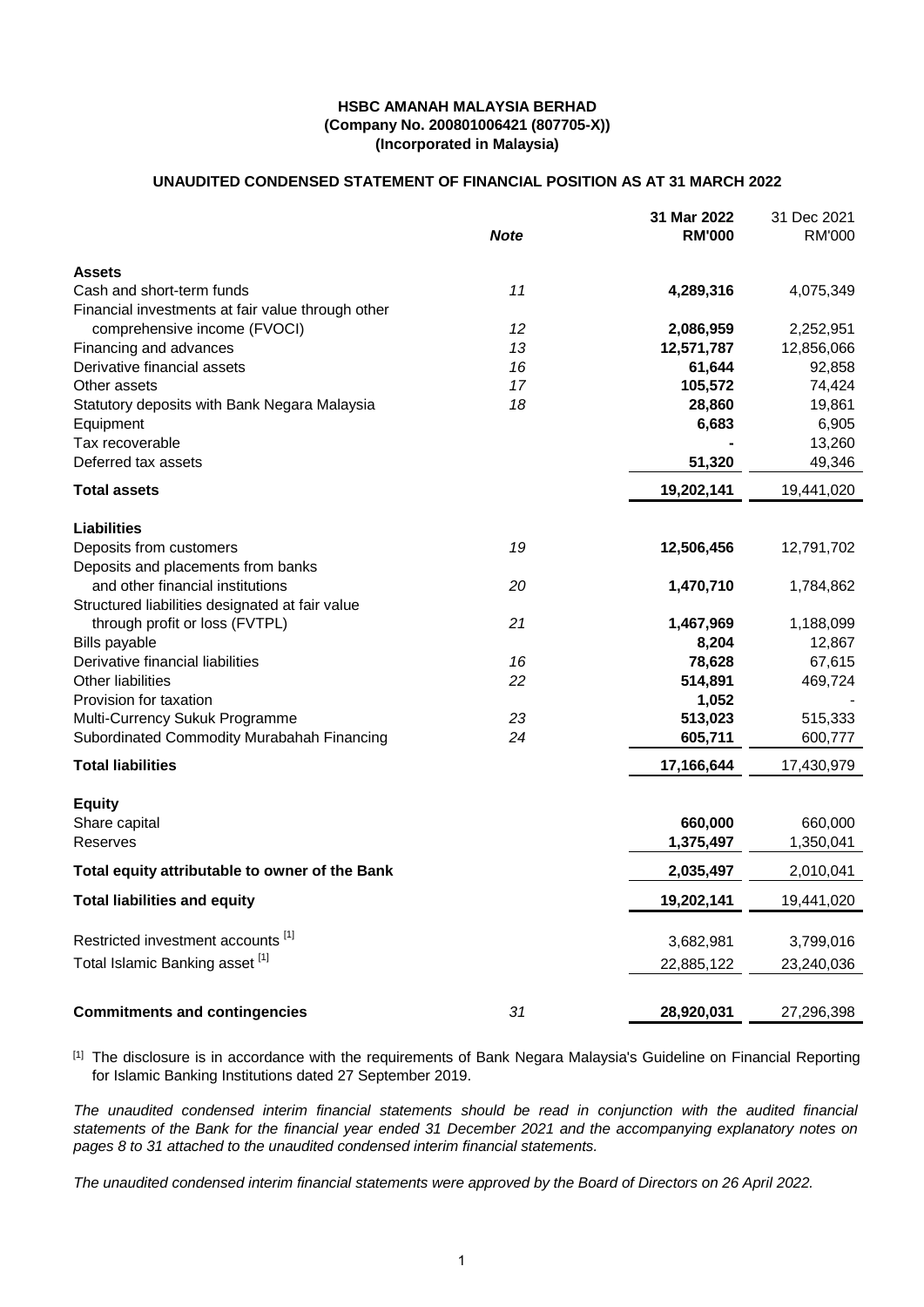## **UNAUDITED CONDENSED STATEMENT OF PROFIT OR LOSS FOR THE FINANCIAL PERIOD ENDED 31 MARCH 2022**

|                                              |             | 31 Mar 2022   | 31 Mar 2021   |
|----------------------------------------------|-------------|---------------|---------------|
|                                              | <b>Note</b> | <b>RM'000</b> | <b>RM'000</b> |
| Income derived from investment of            |             |               |               |
| depositors' funds and others                 | 25          | 147,985       | 146,426       |
| Income derived from investment of            |             |               |               |
| shareholder's funds                          | 26          | 41,283        | 37,836        |
| Impairment (provision)/write-back            | 27          | (44,126)      | 31,627        |
| Total distributable income                   |             | 145,142       | 215,889       |
| Income attributable to depositors            | 28          | (41, 117)     | (45, 379)     |
| Total net income                             |             | 104,025       | 170,510       |
| Operating expenses                           | 29          | (57, 914)     | (62, 718)     |
| Profit before tax                            |             | 46,111        | 107,792       |
| Tax expense                                  |             | (14, 312)     | (26, 829)     |
| Profit for the financial period              |             | 31,799        | 80,963        |
| Profit attributable to the owner of the Bank |             | 31,799        | 80,963        |
|                                              |             |               |               |
| Basic earnings per RM0.50 ordinary share     |             | 31.8 sen      | 81.0 sen      |

*The unaudited condensed interim financial statements should be read in conjunction with the audited financial statements of the Bank for the financial year ended 31 December 2021 and the accompanying explanatory notes on pages 8 to 31 attached to the unaudited condensed interim financial statements.*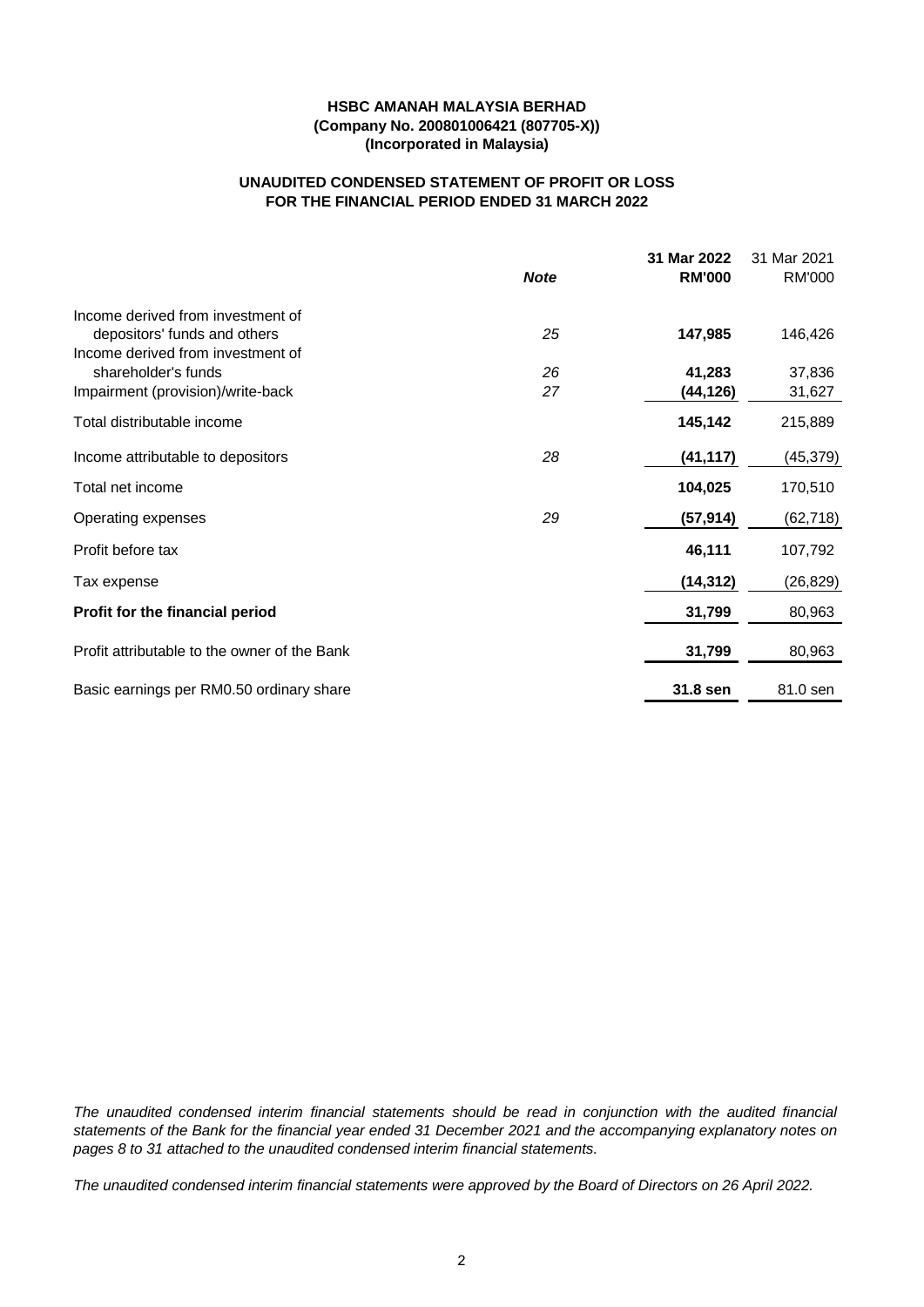## **UNAUDITED CONDENSED STATEMENT OF COMPREHENSIVE INCOME FOR THE FINANCIAL PERIOD ENDED 31 MARCH 2022**

|                                                                                                     | 31 Mar 2022<br><b>RM'000</b> | 31 Mar 2021<br>RM'000 |
|-----------------------------------------------------------------------------------------------------|------------------------------|-----------------------|
| Profit for the financial period                                                                     | 31,799                       | 80,963                |
| Other comprehensive income/(expense)<br>Items that will not be reclassified to profit or loss       |                              |                       |
| Own credit reserves:                                                                                |                              |                       |
| Change in fair value<br>Income tax effect                                                           | (8, 155)<br>1,957            | (2,099)<br>504        |
| Items that will subsequently be reclassified to<br>profit or loss when specific conditions are met: |                              |                       |
| Fair value through other comprehensive income reserve:                                              |                              |                       |
| Change in fair value                                                                                | (70)                         | (6, 297)              |
| Impairment (charges)/write-back<br>Income tax effect                                                | (100)<br>17                  | 14<br>1,511           |
| Other comprehensive (expense)/income for the financial                                              |                              |                       |
| period, net of income tax                                                                           | (6, 351)                     | (6, 367)              |
| Total comprehensive income attributable to the owner of                                             |                              |                       |
| the Bank                                                                                            | 25,448                       | 74,596                |

*The unaudited condensed interim financial statements should be read in conjunction with the audited financial statements of the Bank for the financial year ended 31 December 2021 and the accompanying explanatory notes on pages 8 to 31 attached to the unaudited condensed interim financial statements.*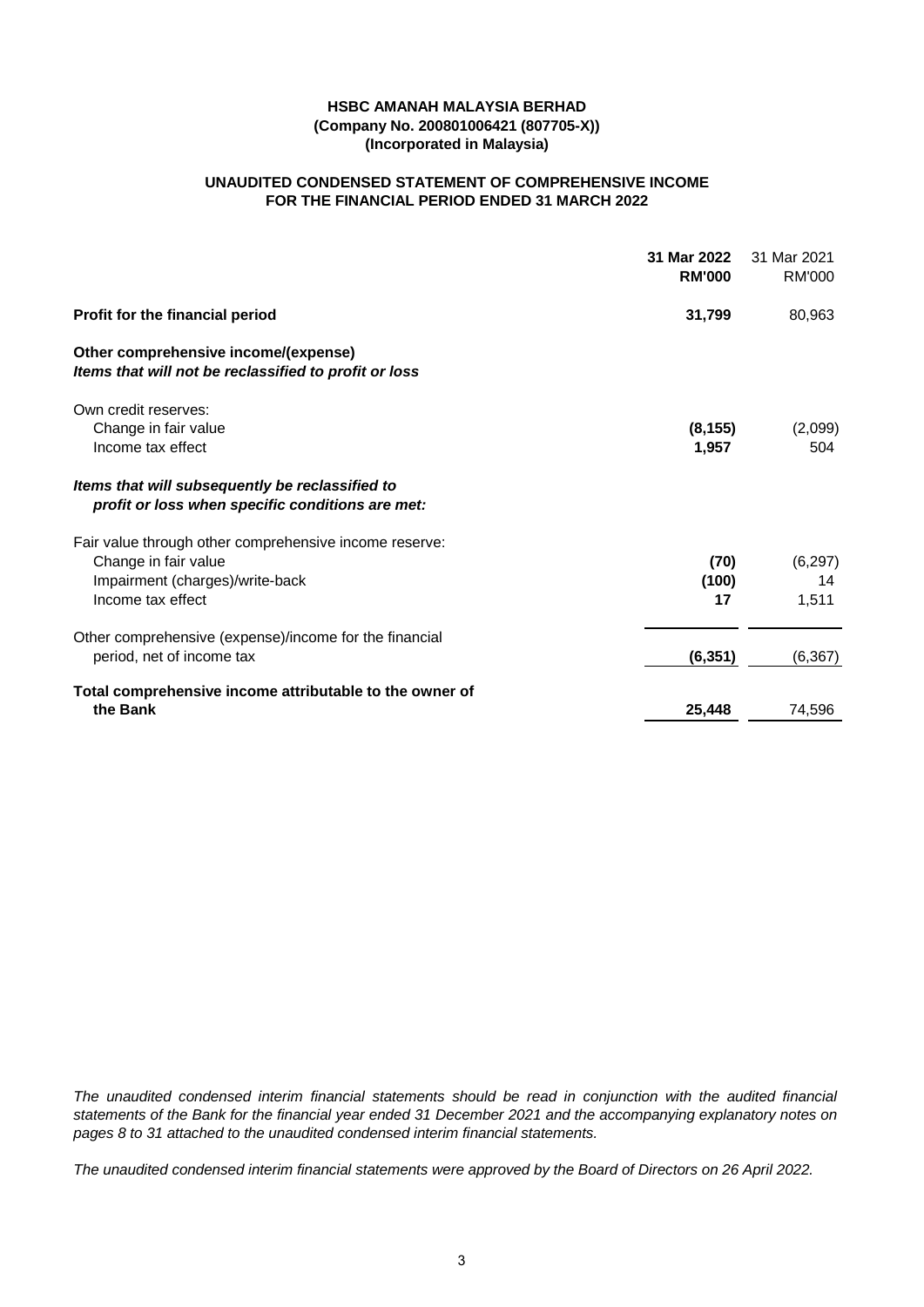### **UNAUDITED CONDENSED STATEMENT OF CHANGES IN EQUITY FOR THE FINANCIAL PERIOD ENDED 31 MARCH 2022**

|                                                               | Non-distributable |               |               |               |                | Distributable |               |
|---------------------------------------------------------------|-------------------|---------------|---------------|---------------|----------------|---------------|---------------|
|                                                               |                   |               | Own           | Capital       |                |               |               |
|                                                               | <b>Share</b>      | <b>FVOCI</b>  | credit        | contribution  | Regulatory     | Retained      | Total         |
|                                                               | capital           | reserve       | reserve       | reserve       | reserve        | profits       |               |
|                                                               | <b>RM'000</b>     | <b>RM'000</b> | <b>RM'000</b> | <b>RM'000</b> | <b>RM'000</b>  | <b>RM'000</b> | <b>RM'000</b> |
| 2022                                                          |                   |               |               |               |                |               |               |
| <b>Balance at 1 January</b>                                   | 660,000           | (2,851)       | (2, 193)      | 511           | 46,800         | 1,307,774     | 2,010,041     |
| Profit for the financial period                               |                   |               |               |               |                | 31,799        | 31,799        |
| Other comprehensive income, net of tax                        |                   |               |               |               |                |               |               |
| FVOCI reserve/Own Credit reserve                              |                   |               |               |               |                |               |               |
| Net change in fair value                                      |                   | (53)          | (6, 198)      |               | $\blacksquare$ |               | (6, 251)      |
| Impairment charges                                            |                   | (100)         |               |               |                |               | (100)         |
| Total other comprehensive expense                             |                   | (153)         | (6, 198)      |               |                |               | (6, 351)      |
| Total comprehensive (expense)/income for the financial period |                   | (153)         | (6, 198)      |               |                | 31,799        | 25,448        |
| Net change in regulatory reserves                             |                   |               |               |               | 16,200         | (16, 200)     |               |
| Transactions with the owner, recorded directly in equity      |                   |               |               |               |                |               |               |
| Share based payment transactions                              |                   |               |               | (21)          |                | 29            | 8             |
| <b>Balance at 31 March</b>                                    | 660,000           | (3,004)       | (8, 391)      | 490           | 63,000         | 1,323,402     | 2,035,497     |

*The unaudited condensed interim financial statements should be read in conjunction with the audited financial statements of the Bank for the financial year ended 31 December 2021 and the accompanying explanatory notes on pages 8 to 31 attached to the unaudited condensed interim financial statements.*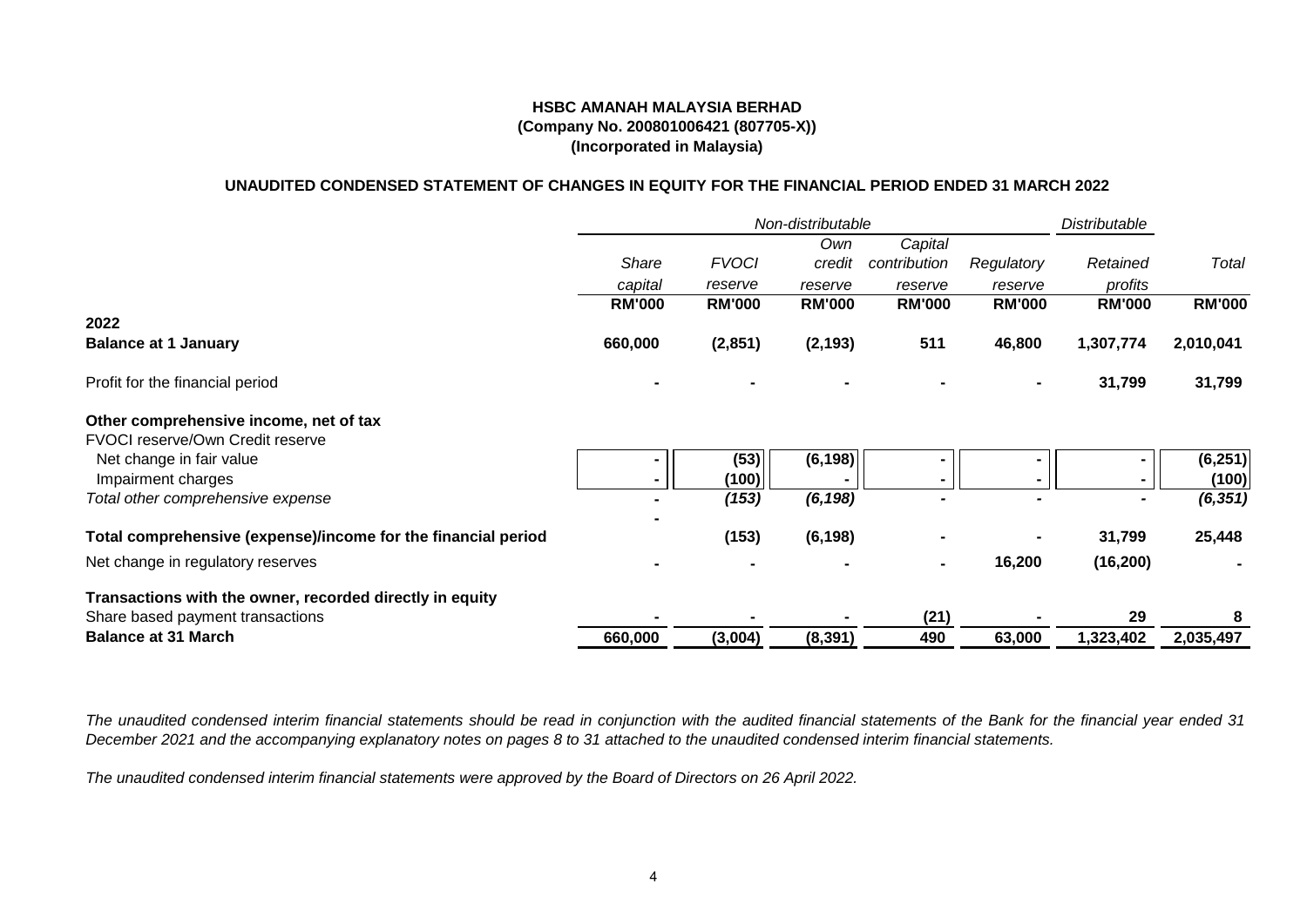### **(Company No. 200801006421 (807705-X)) (Incorporated in Malaysia) HSBC AMANAH MALAYSIA BERHAD**

## **UNAUDITED CONDENSED STATEMENT OF CHANGES IN EQUITY FOR THE FINANCIAL PERIOD ENDED 31 MARCH 2022 (Cont'd)**

|                                                               | Non-distributable |               |               |               |               | <b>Distributable</b>     |               |
|---------------------------------------------------------------|-------------------|---------------|---------------|---------------|---------------|--------------------------|---------------|
|                                                               |                   |               | Own           | Capital       |               |                          |               |
|                                                               | Share             | <b>FVOCI</b>  | credit        | contribution  | Regulatory    | Retained                 | Total         |
|                                                               | capital           | reserve       | reserve       | reserve       | reserve       | profits                  |               |
|                                                               | <b>RM'000</b>     | <b>RM'000</b> | <b>RM'000</b> | <b>RM'000</b> | <b>RM'000</b> | <b>RM'000</b>            | <b>RM'000</b> |
| 2021                                                          |                   |               |               |               |               |                          |               |
| <b>Balance at 1 January</b>                                   | 660,000           | 11,868        | (1, 123)      | 777           | 6,100         | 1,350,035                | 2,027,657     |
| Profit for the financial period                               |                   |               |               |               |               | 80,963                   | 80,963        |
| Other comprehensive income, net of tax                        |                   |               |               |               |               |                          |               |
| FVOCI reserve/Own Credit reserve                              |                   |               |               |               |               |                          |               |
| Net change in fair value                                      |                   | (4,786)       | (1, 595)      |               |               |                          | (6, 381)      |
| Impairment write-back                                         |                   | 14            |               |               |               |                          | 14            |
| Total other comprehensive expense                             |                   | (4, 772)      | (1, 595)      |               |               | $\overline{\phantom{0}}$ | (6, 367)      |
| Total comprehensive (expense)/income for the financial period |                   | (4, 772)      | (1,595)       |               |               | 80,963                   | 74,596        |
| Net change in regulatory reserves                             |                   |               |               |               | 95,200        | (95, 200)                |               |
| Transactions with the owner, recorded directly in equity      |                   |               |               |               |               |                          |               |
| Share based payment transactions                              |                   |               |               | (15)          |               | 69                       | 54            |
| <b>Balance at 31 March</b>                                    | 660,000           | 7,096         | (2,718)       | 762           | 101,300       | 1,335,867                | 2,102,307     |

The unaudited condensed interim financial statements should be read in conjunction with the audited financial statements of the Bank for the financial year ended 31 *December 2021 and the accompanying explanatory notes on pages 8 to 31 attached to the unaudited condensed interim financial statements.*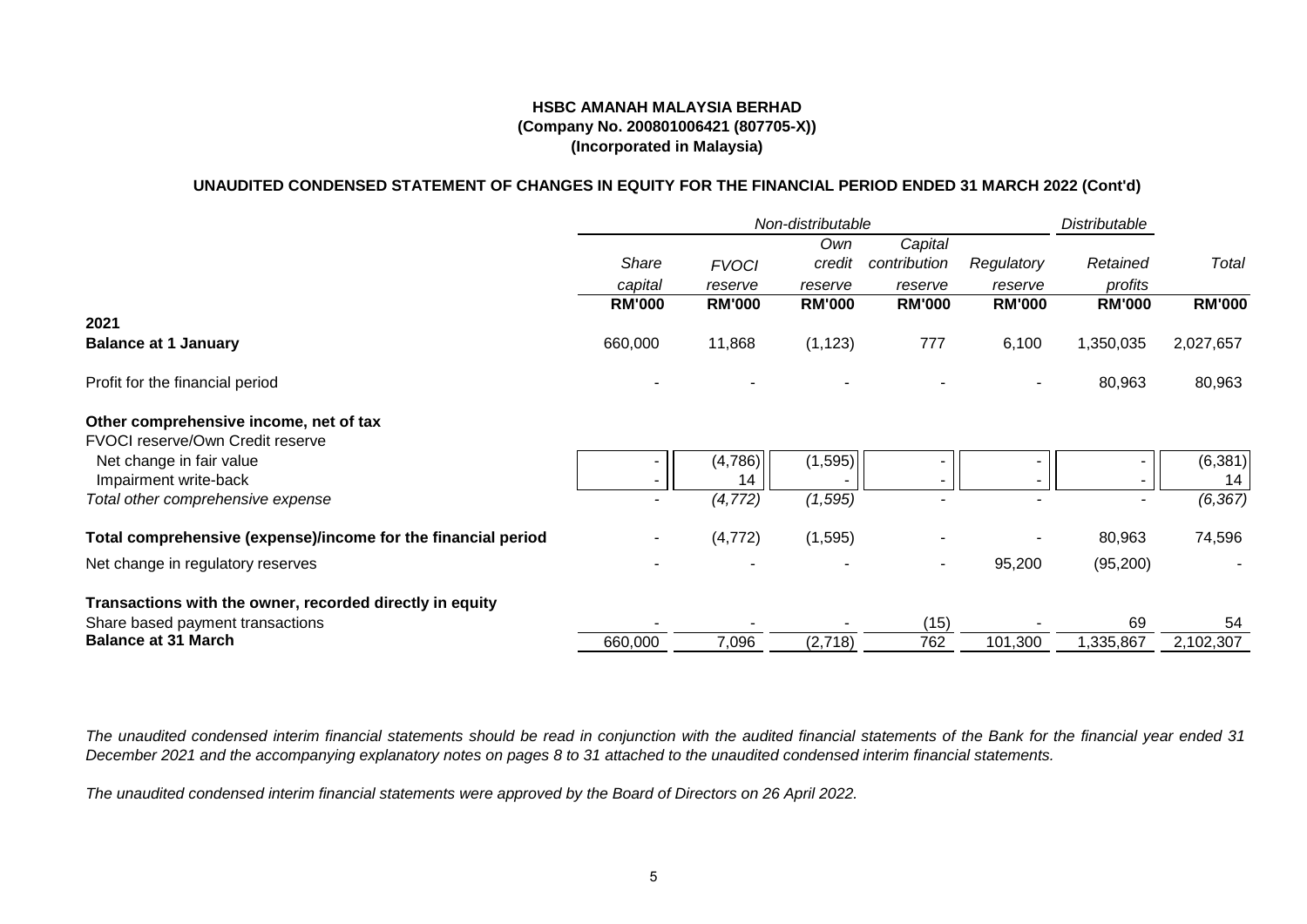## **FOR THE FINANCIAL PERIOD ENDED 31 MARCH 2022 UNAUDITED CONDENSED CASH FLOW STATEMENT**

|                                                                | 31 Mar 2022   | 31 Mar 2021   |
|----------------------------------------------------------------|---------------|---------------|
|                                                                | <b>RM'000</b> | <b>RM'000</b> |
| Profit for the financial period                                | 46,111        | 107,792       |
| Adjustments for non-operating and non-cash items               | 68,400        | 36,784        |
| Operating profit before working capital changes                | 114,511       | 144,576       |
| Changes in working capital:<br>Net changes in operating assets | 183,877       | (20, 130)     |
| Net changes in operating liabilities                           | (246, 324)    | 485,770       |
| Income tax paid                                                |               | (9,179)       |
| Net cash generated from operating activities                   | 52,064        | 601,037       |
| Net cash generated from/(used in) investing activities         | 163,093       | (388, 339)    |
| Net cash used in financing activities                          | (1, 190)      | (970)         |
|                                                                | 161,903       | (389,309)     |
| Net changes in cash and cash equivalents                       | 213,967       | 211,728       |
| Cash and cash equivalents at 1 January                         | 4,075,349     | 3,251,883     |
| Cash and cash equivalents at 31 March                          | 4,289,316     | 3,463,611     |
| Analysis of cash and cash equivalents                          |               |               |
| Cash and short-term funds                                      | 4,289,316     | 3,463,611     |

*The unaudited condensed interim financial statements should be read in conjunction with the audited financial statements of the Bank for the financial year ended 31 December 2021 and the accompanying explanatory notes on pages 8 to 31 attached to the unaudited condensed interim financial statements.*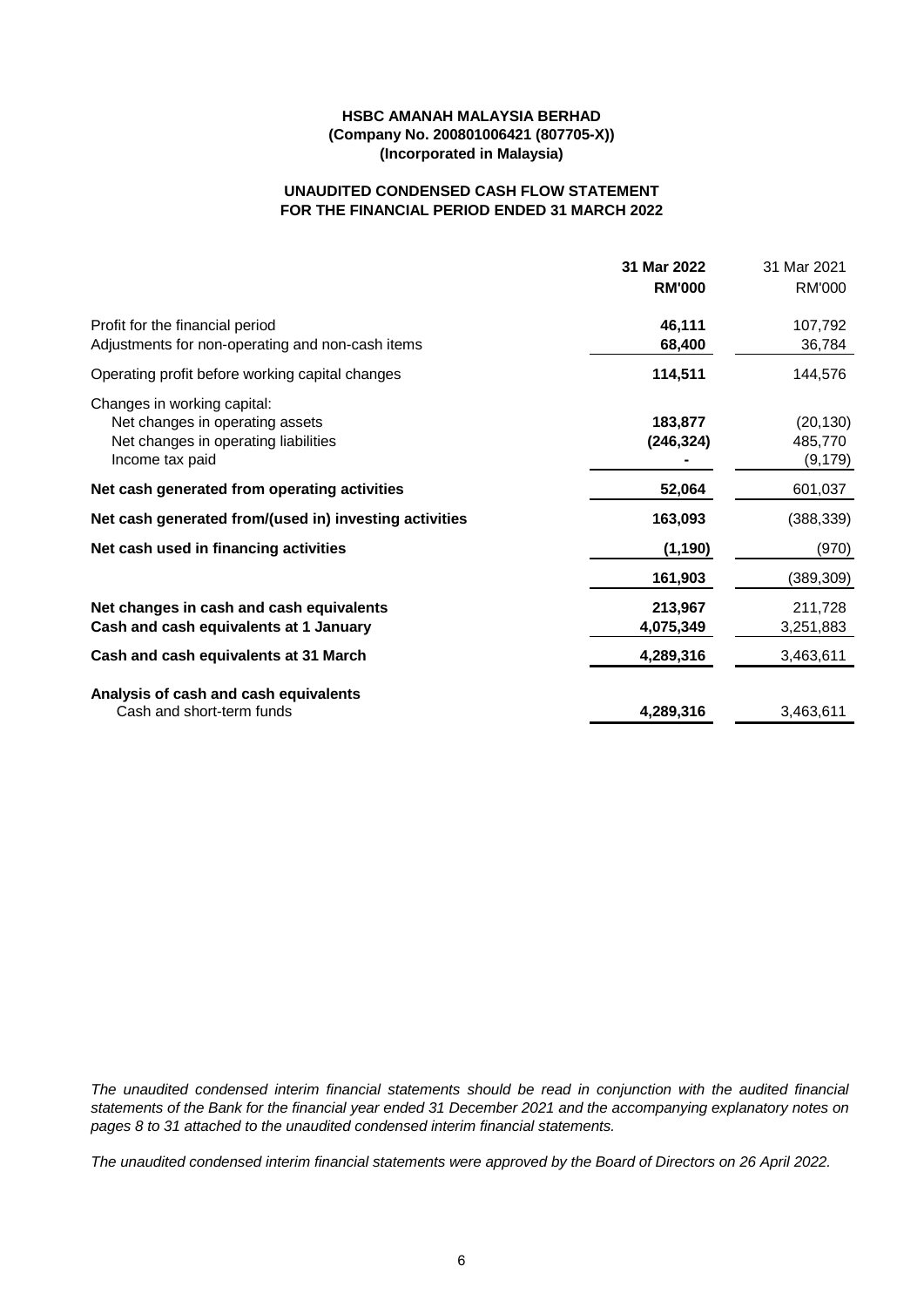## **UNAUDITED CONDENSED CASH FLOW STATEMENT FOR THE FINANCIAL PERIOD ENDED 31 MARCH 2022 (Cont'd)**

## **Changes in liabilities arising from financing activities**

|                                                  |               |               | Foreign       |                   |                       |               |
|--------------------------------------------------|---------------|---------------|---------------|-------------------|-----------------------|---------------|
|                                                  | At            | Cash inflow/  | exchange      | <b>Fair value</b> |                       | At            |
|                                                  | 1 January     | (outflow)     | adjustment    | movement          | <b>Profit accrual</b> | 31 March      |
|                                                  | <b>RM'000</b> | <b>RM'000</b> | <b>RM'000</b> | <b>RM'000</b>     | <b>RM'000</b>         | <b>RM'000</b> |
| 2022                                             |               |               |               |                   |                       |               |
| Multi-Currency Sukuk Programme                   | 515,333       |               |               | (2,310)           |                       | 513,023       |
| Subordinated Commodity Murabahah Financing       | 600,777       |               | 4,934         |                   | $\blacksquare$        | 605,711       |
| Other Liabilities of which:                      |               |               |               |                   |                       |               |
| Profits paid on Multi-Currency Sukuk Programme   | 5,242         | 2,214         |               |                   | 3,088                 | 10,544        |
| Profits paid on Subordinated Commodity Murabahah |               |               |               |                   |                       |               |
| Financing                                        | 143           | (3, 404)      |               |                   | 3,509                 | 248           |
|                                                  | 1,121,495     | (1, 190)      | 4,934         | (2, 310)          | 6,597                 | 1,129,526     |
| 2021                                             |               |               |               |                   |                       |               |
| Multi-Currency Sukuk Programme                   | 523,841       |               |               | (2,919)           |                       | 520,922       |
| Subordinated Commodity Murabahah Financing       | 578,700       |               | 19,520        |                   |                       | 598,220       |
| Other Liabilities of which:                      |               |               |               |                   |                       |               |
| Profits paid on Multi-Currency Sukuk Programme   | 5,360         | 2,345         |               |                   | 2,957                 | 10,662        |
| Profits paid on Subordinated Commodity Murabahah |               |               |               |                   |                       |               |
| Financing                                        | 118           | (3,315)       |               |                   | 3,382                 | 185           |
|                                                  | 1,108,019     | (970)         | 19,520        | (2,919)           | 6,339                 | 1,129,989     |

*The unaudited condensed interim financial statements should be read in conjunction with the audited financial statements of the Bank for the financial year ended 31 December 2021 and the accompanying explanatory notes on pages 8 to 31 attached to the unaudited condensed interim financial statements.*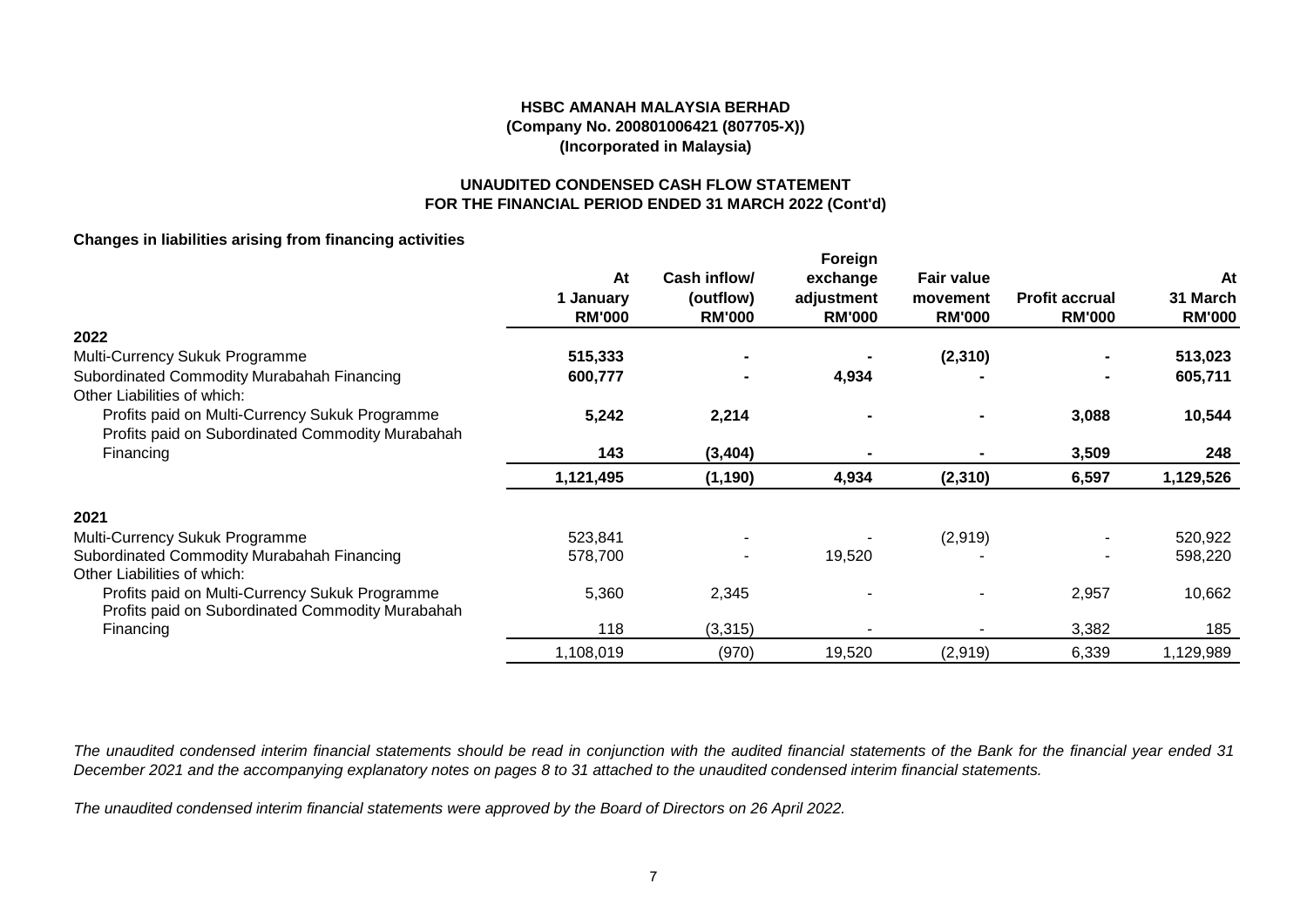### **NOTES TO THE FINANCIAL STATEMENTS**

#### **1 General Information**

HSBC Amanah Malaysia Berhad (the Bank) is a licensed Islamic Bank under the Islamic Financial Services Act, 2013. The principal activities of the Bank are Islamic banking and related financial services.

There were no significant changes in these activities during the financial period.

The Bank is a public limited liability company, incorporated and domiciled in Malaysia. The registered office of the Bank is located at Level 21, Menara IQ, Lingakaran TRX, 55188 Tun Razak Exchange, Kuala Lumpur, Malaysia.

The immediate parent bank and ultimate holding company during the financial period are HSBC Bank Malaysia Berhad (HBMY) and HSBC Holdings Plc, respectively.

The unaudited condensed interim financial statements were approved and authorised for issue by the Board of Directors on 26 April 2022.

#### **2 Basis of Preparation**

The unaudited condensed interim financial statements for the financial period ended 31 March 2022 have been prepared in accordance with the requirements of Malaysian Financial Reporting Standards (MFRS) 134: Interim Financial Reporting issued by the Malaysian Accounting Standards Board (MASB) and Bank Negara Malaysia (BNM) requirements on Shariah related disclosures.

The unaudited condensed interim financial statements do not include all of the information required for full annual financial statements, and should be read in conjunction with the audited financial statements of the Bank for the financial year ended 31 December 2021. The explanatory notes attached in the unaudited condensed interim financial statements provide an explanation of events and transactions that are significant for an understanding of the changes in the financial position and performance of the Bank since the financial period ended 31 December 2021.

#### **(i) Standards and amendments to published standards that are effective and applicable to the Bank**

The accounting policies, presentation, significant estimates and judgements adopted by the Bank for the interim financial statements are consistent with those adopted in the audited financial statements for the financial year ended 31 December 2021, except for the adoption of the following Amendments to MFRSs which are effective during the current financial period:

- Amendments to MFRS 16 "Covid-19-Related Rent Concessions beyond 30 June 2021"
- Amendments to MFRS 116 "Proceeds before Intended Use"
- Amendments to MFRS 3 "Reference to the Conceptual Framework"
- Annual Improvements to MFRSs 2018 – 2020 Cycle for annual periods beginning on or after 1 January 2022 as follows:
	- Amendment to Illustrative Example accompanying MFRS 16 Leases: Lease Incentives
	- Amendment to MFRS 9 Financial Instruments: Fees in the '10 per cent' Test for Derecognition of Financial Liabilities
- Amendments to MFRS 137 "Onerous Contracts Cost of Fulfilling a Contract"

The adoption of the above Amendments to MFRSs does not give rise to any material financial impact to the Bank.

#### **(ii) Standards and amendments to published standards that have been issued but not yet effective**

A number of new standards and amendments to standards and interpretations have been issued that are applicable to the Bank but are not yet effective.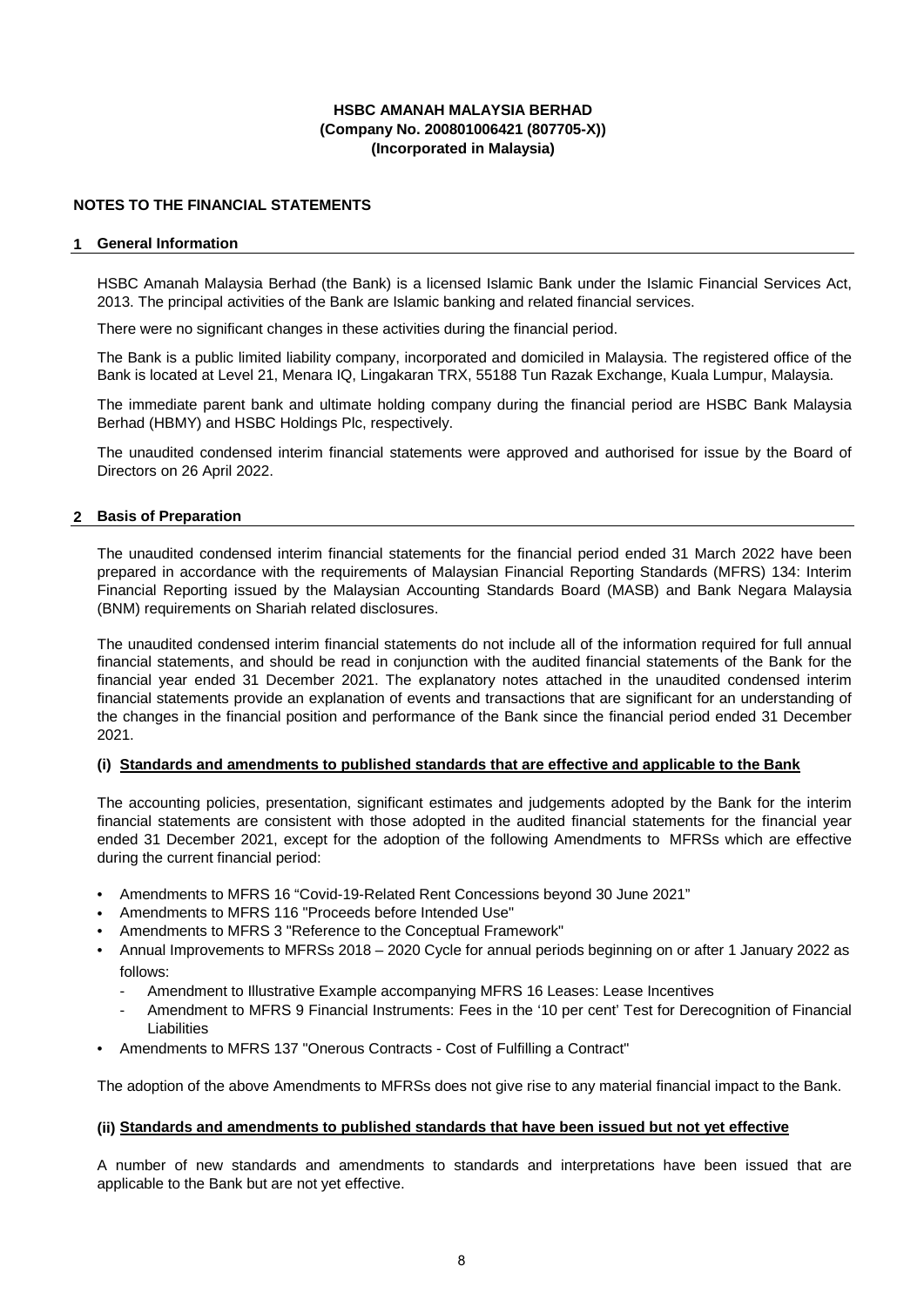#### **2 Basis of Preparation (Cont'd)**

#### **(ii) Standards and amendments to published standards that have been issued but not yet effective (Cont'd)**

Effective for annual periods commencing on or after 1 January 2023

- Amendments to MFRS 101 "Classification of Liabilities as Current or Non-current"
- Amendments to MFRS 101, MFRS Practice Statement 2 and MFRS 108 on disclosure of accounting policies and defnition of accounting esimates
- Amendments MFRS 112 "Deferred Tax related to Assets and Liabilities arising from a Single Transaction"

None of the above is expected to have a significant effect on the financial statements of the Bank.

#### **3 Functional and Presentation of Currency**

These financial statements are presented in Ringgit Malaysia (RM), which is the Bank's functional currency. All financial information presented in RM has been rounded to the nearest thousand, unless otherwise stated.

#### **4 Auditors' Report On Preceding Annual Financial Statements**

The audit report on the audited financial statements for the financial year ended 31 December 2021 was not subject to any qualification.

#### **5 Seasonality or Cyclical Factors**

The business operations of the Bank are not subject to material seasonal or cyclical fluctuations.

#### **6 Unusual Items Due to Their Nature, Size or Incidence**

There were no unusual items affecting assets, liabilities, equity, net income or cash flows of the Bank for the financial period ended 31 March 2022.

#### **7 Changes in Estimates**

There were no material changes in estimates of amounts reported in prior financial years that have a material effect on the financial results and position of the Bank for the financial period ended 31 March 2022.

#### **8 Debt and Equity Securities**

There were no issuances, cancellations, repurchases, resale or repayment of other debt or equity securities during the financial period ended 31 March 2022.

#### **9 Dividend**

No interim dividend was declared nor paid for the financial period ended 31 March 2022.

#### **10 Significant and Subsequent Events**

There were no material events subsequent to the date of the statement of financial position that require disclosure or adjustments to the unaudited condensed interim financial statements.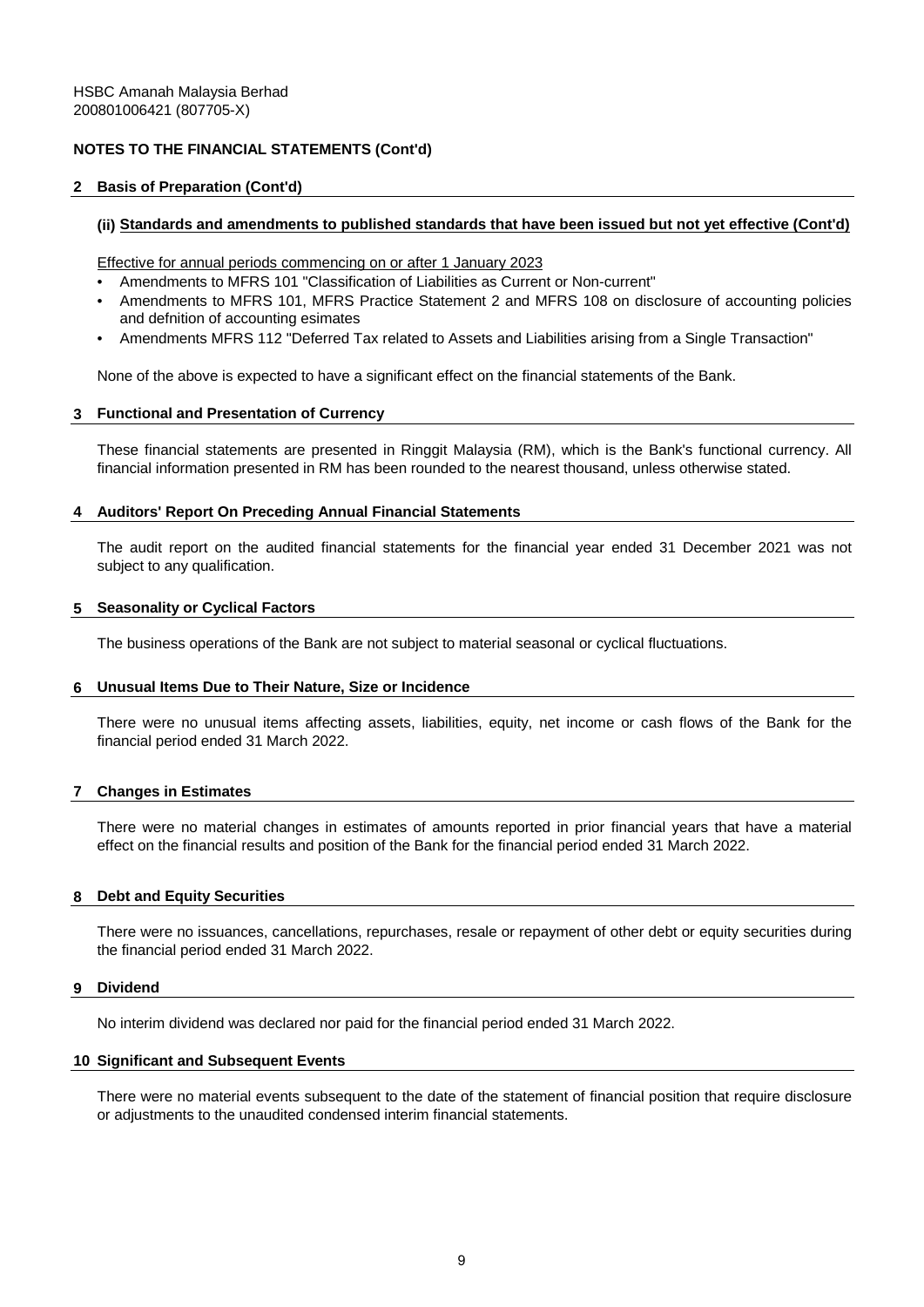#### **11 Cash and Short-Term Funds**

|                                                                                                                  | 31 Mar 2022<br><b>RM'000</b> | 31 Dec 2021<br><b>RM'000</b> |
|------------------------------------------------------------------------------------------------------------------|------------------------------|------------------------------|
| Cash and balances with banks and other financial institutions<br>Money at call and interbank placements maturing | 559,440                      | 377,259                      |
| within one month                                                                                                 | 3,729,876                    | 3,698,090                    |
|                                                                                                                  | 4,289,316                    | 4,075,349                    |

Money at call and interbank placements maturing within one month is within Stage 1 allocation (12-months ECL) with RM1,000 impairment allowance as at 31 March 2022 (31 December 2021: RM1,000).

#### **12 Financial Investments at Fair Value through Other Comprehensive Income (FVOCI)**

| Money market instruments:          | 31 Mar 2022<br><b>RM'000</b> | 31 Dec 2021<br>RM'000 |
|------------------------------------|------------------------------|-----------------------|
| Malaysian Government Islamic Sukuk | 2.086.959                    | 2,252,951             |

Financial investments at FVOCI are within Stage 1 allocation (12 -months ECL) with RM179,000 impairment allowance as at 31 March 2022 (31 December 2021: RM280,000). The carrying amount of financial investments at FVOCI is equivalent to their fair value. The impairment allowance is recognised in other comprehensive income and does not reduce the carrying amount in the statement of financial position.

The maturity structure of money market instruments held as FVOCI is as follows:

| Maturing within one year            | $\overline{\phantom{0}}$ | 836.139   |
|-------------------------------------|--------------------------|-----------|
| More than one year to three years   | 1.609.110                | 1.416.812 |
| More than three years to five years | 477.849                  |           |
|                                     | 2,086,959                | 2,252,951 |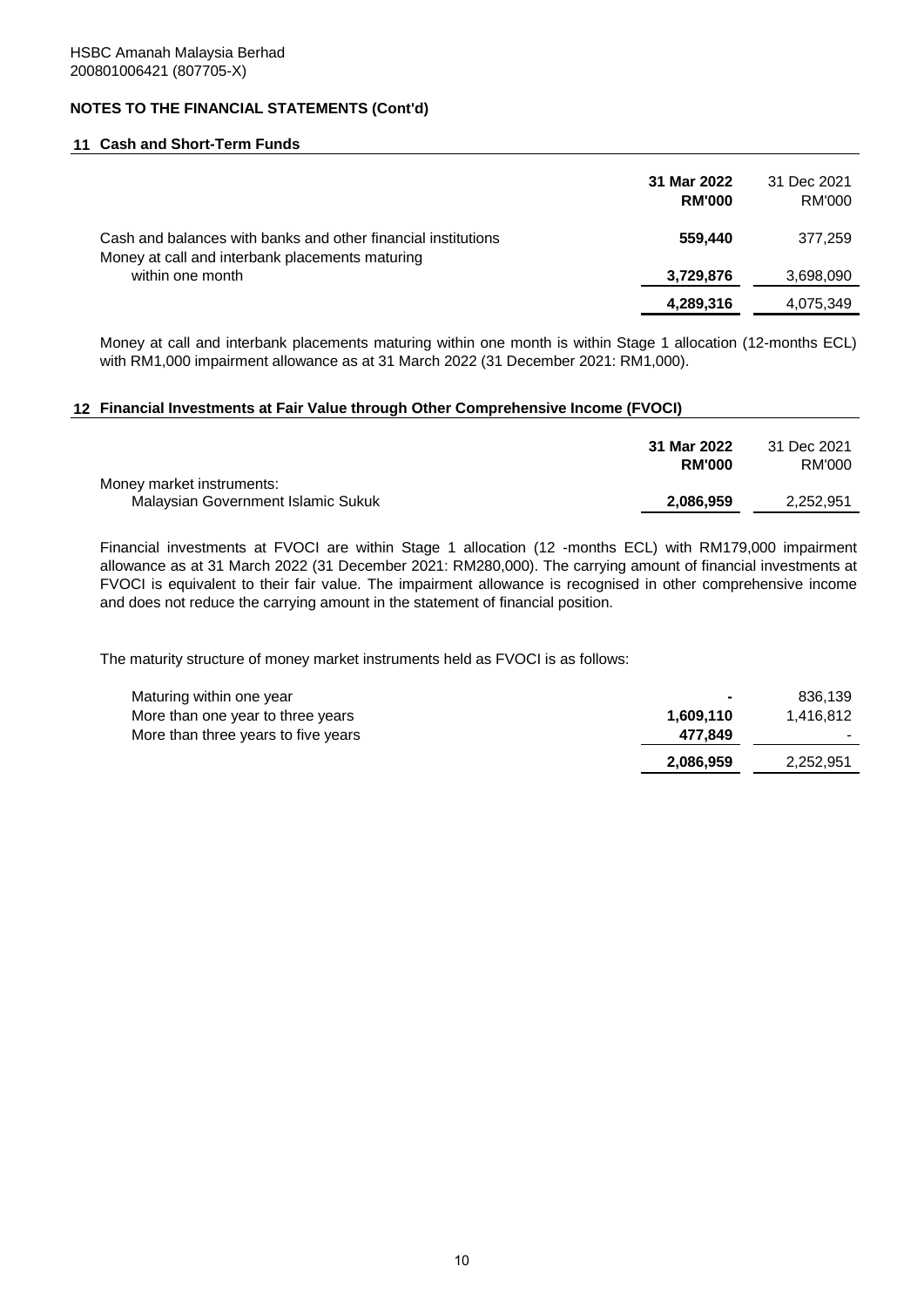## **13 Financing and Advances**

## **(i) By type and Shariah contracts**

| At amortised cost                | Sale-based<br>contracts | <b>Equity-based</b><br>Lease-based<br>contracts |                    |               |               |  |
|----------------------------------|-------------------------|-------------------------------------------------|--------------------|---------------|---------------|--|
|                                  | <b>Commodity</b>        | Ijarah Thumma                                   | <b>Diminishing</b> | Ujrah         | <b>Total</b>  |  |
|                                  | Murabahah               | Al-Bai                                          | <b>Musharakah</b>  |               |               |  |
| 31 Mar 2022                      | <b>RM'000</b>           | <b>RM'000</b>                                   | <b>RM'000</b>      | <b>RM'000</b> | <b>RM'000</b> |  |
| Cash line-i                      | 77,347                  |                                                 |                    |               | 77,347        |  |
| Term financing:                  |                         |                                                 |                    |               |               |  |
| House financing                  |                         |                                                 | 3,791,698          |               | 3,791,698     |  |
| Hire purchase receivables        |                         | 208,638                                         |                    |               | 208,638       |  |
| Syndicated term financing        | 1,024,151               |                                                 |                    |               | 1,024,151     |  |
| Other term financing             | 2,460,217               |                                                 | 848,284            |               | 3,308,501     |  |
| Trust receipts                   | 522,493                 |                                                 |                    |               | 522,493       |  |
| Claims on customers under        |                         |                                                 |                    |               |               |  |
| acceptance credits               | 237,957                 |                                                 |                    |               | 237,957       |  |
| <b>Bills receivables</b>         | 889,821                 |                                                 |                    |               | 889,821       |  |
| Staff financing-i                | 1,083                   |                                                 | 377                |               | 1,460         |  |
| Credit cards-i                   |                         |                                                 |                    | 1,072,688     | 1,072,688     |  |
| Revolving financing              | 2,006,087               |                                                 |                    |               | 2,006,087     |  |
| Other financing                  |                         |                                                 | 3,384              |               | 3,384         |  |
| Gross financing and advances     | 7,219,156               | 208,638                                         | 4,643,743          | 1,072,688     | 13,144,225    |  |
| Less: Impairment allowance       |                         |                                                 |                    |               | (572, 438)    |  |
| Total net financing and advances |                         |                                                 |                    |               | 12,571,787    |  |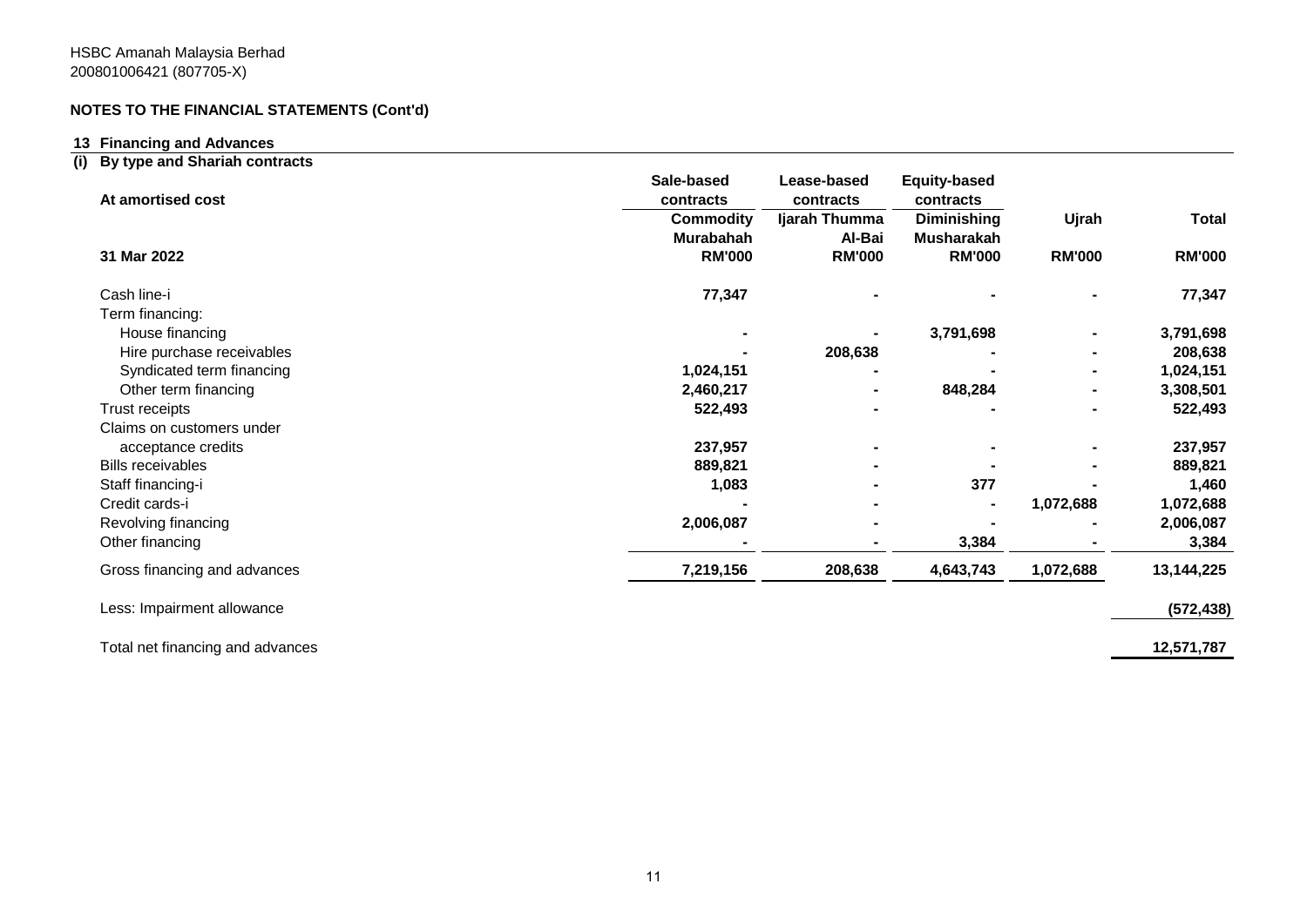## **13 Financing and Advances (Cont'd)**

## **(i) By type and Shariah contracts (Cont'd)**

|                                  | Sale-based<br>contracts | Lease-based<br>contracts | Equity-based<br>contracts |           |               |
|----------------------------------|-------------------------|--------------------------|---------------------------|-----------|---------------|
|                                  | Commodity<br>Murabahah  | Ijarah Thumma<br>Al-Bai  | Diminishing<br>Musharakah | Ujrah     | Total         |
| 31 Dec 2021                      | <b>RM'000</b>           | <b>RM'000</b>            | <b>RM'000</b>             | RM'000    | <b>RM'000</b> |
| Cash line-i                      | 70,093                  |                          |                           |           | 70,093        |
| Term financing:                  |                         |                          |                           |           |               |
| House financing                  |                         |                          | 3,857,513                 |           | 3,857,513     |
| Hire purchase receivables        |                         | 210,548                  |                           |           | 210,548       |
| Syndicated term financing        | 1,022,242               |                          |                           |           | 1,022,242     |
| Other term financing             | 2,342,879               | $\overline{\phantom{a}}$ | 869,012                   |           | 3,211,891     |
| Trust receipts                   | 457,790                 |                          |                           |           | 457,790       |
| Claims on customers under        |                         |                          |                           |           |               |
| acceptance credits               | 198,498                 |                          |                           |           | 198,498       |
| <b>Bills receivables</b>         | 1,147,722               |                          |                           |           | 1,147,722     |
| Staff financing-i                | 1,104                   |                          | 383                       |           | 1,487         |
| Credit cards-i                   |                         |                          |                           | 1,073,822 | 1,073,822     |
| Revolving financing              | 2,124,126               |                          |                           |           | 2,124,126     |
| Other financing                  |                         |                          | 3,716                     |           | 3,716         |
| Gross financing and advances     | 7,364,454               | 210,548                  | 4,730,624                 | 1,073,822 | 13,379,448    |
| Less: Impairment allowance       |                         |                          |                           |           | (523, 382)    |
| Total net financing and advances |                         |                          |                           |           | 12,856,066    |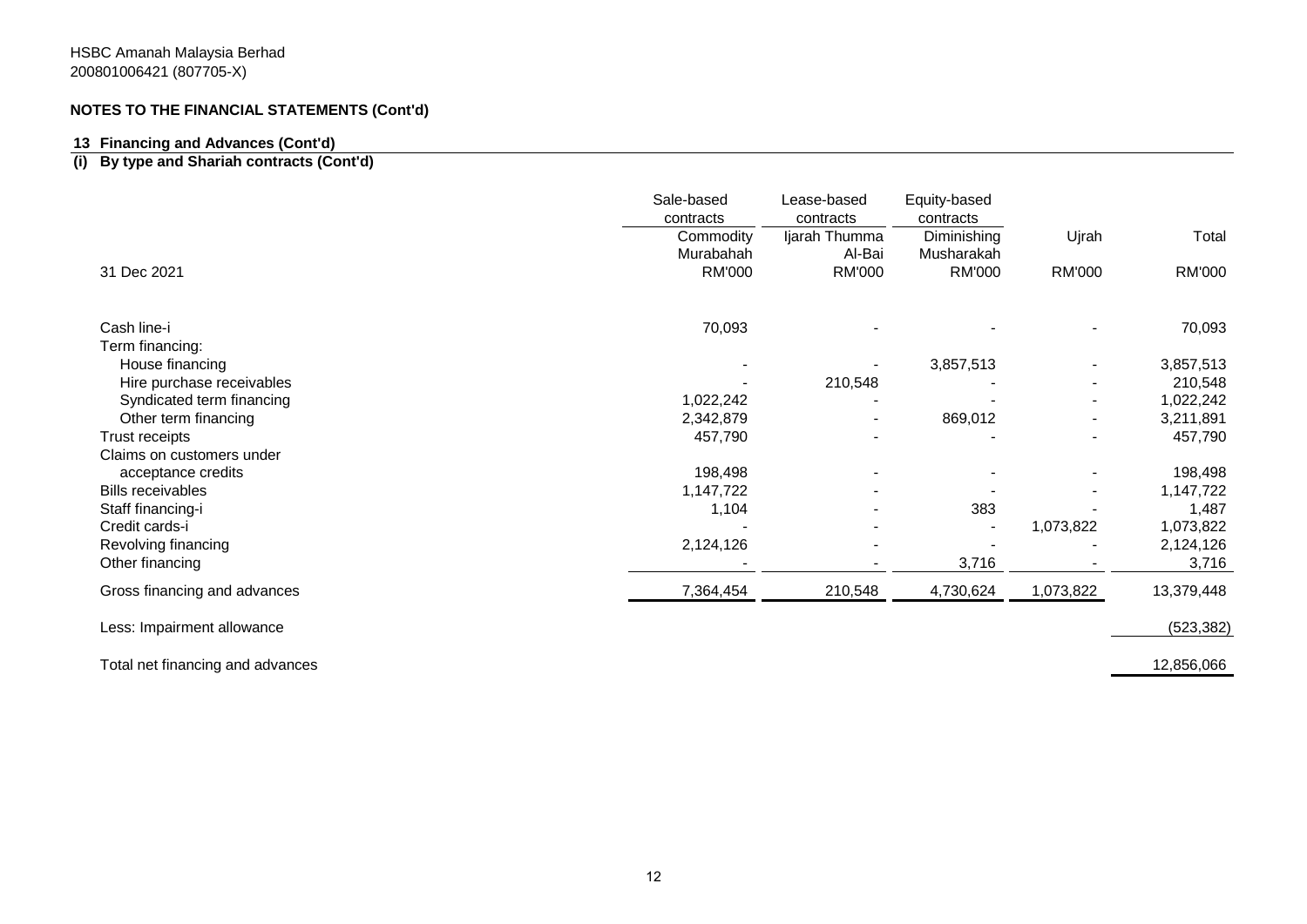## **13 Financing and Advances (Cont'd)**

# **(ii) By type of customer**

|       |                                                                                                                         | 31 Mar 2022<br><b>RM'000</b>                   | 31 Dec 2021<br><b>RM'000</b>                   |
|-------|-------------------------------------------------------------------------------------------------------------------------|------------------------------------------------|------------------------------------------------|
|       | Domestic non-bank financial institutions<br>Domestic business enterprises:                                              | 315,370                                        | 417,793                                        |
|       | Small medium enterprises                                                                                                | 1,171,923                                      | 1,116,987                                      |
|       | Others                                                                                                                  | 4,290,863                                      | 4,357,333                                      |
|       | Individuals                                                                                                             | 5,651,104                                      | 5,722,624                                      |
|       | Other domestic entities<br>Foreign entities/individuals                                                                 | $\mathbf{2}$<br>1,714,963                      | 2<br>1,764,709                                 |
|       |                                                                                                                         | 13,144,225                                     | 13,379,448                                     |
| (iii) | By profit rate sensitivity                                                                                              |                                                |                                                |
|       |                                                                                                                         | 31 Mar 2022<br><b>RM'000</b>                   | 31 Dec 2021<br><b>RM'000</b>                   |
|       | Fixed rate:<br>Hire purchase receivables<br>Other financing<br>Variable rate:                                           | 208,638<br>3,511,539                           | 210,548<br>3,648,621                           |
|       | Base Rate/Base Financing Rate plus<br>Cost-plus                                                                         | 4,720,107<br>4,703,941                         | 4,783,525<br>4,736,754                         |
|       |                                                                                                                         | 13,144,225                                     | 13,379,448                                     |
| (iv)  | By residual contractual maturity                                                                                        | 31 Mar 2022<br><b>RM'000</b>                   | 31 Dec 2021<br><b>RM'000</b>                   |
|       | Maturing within one year<br>More than one year to three years<br>More than three years to five years<br>Over five years | 5,943,837<br>576,544<br>1,212,314<br>5,411,530 | 6,234,729<br>590,214<br>1,054,031<br>5,500,474 |
|       |                                                                                                                         | 13,144,225                                     | 13,379,448                                     |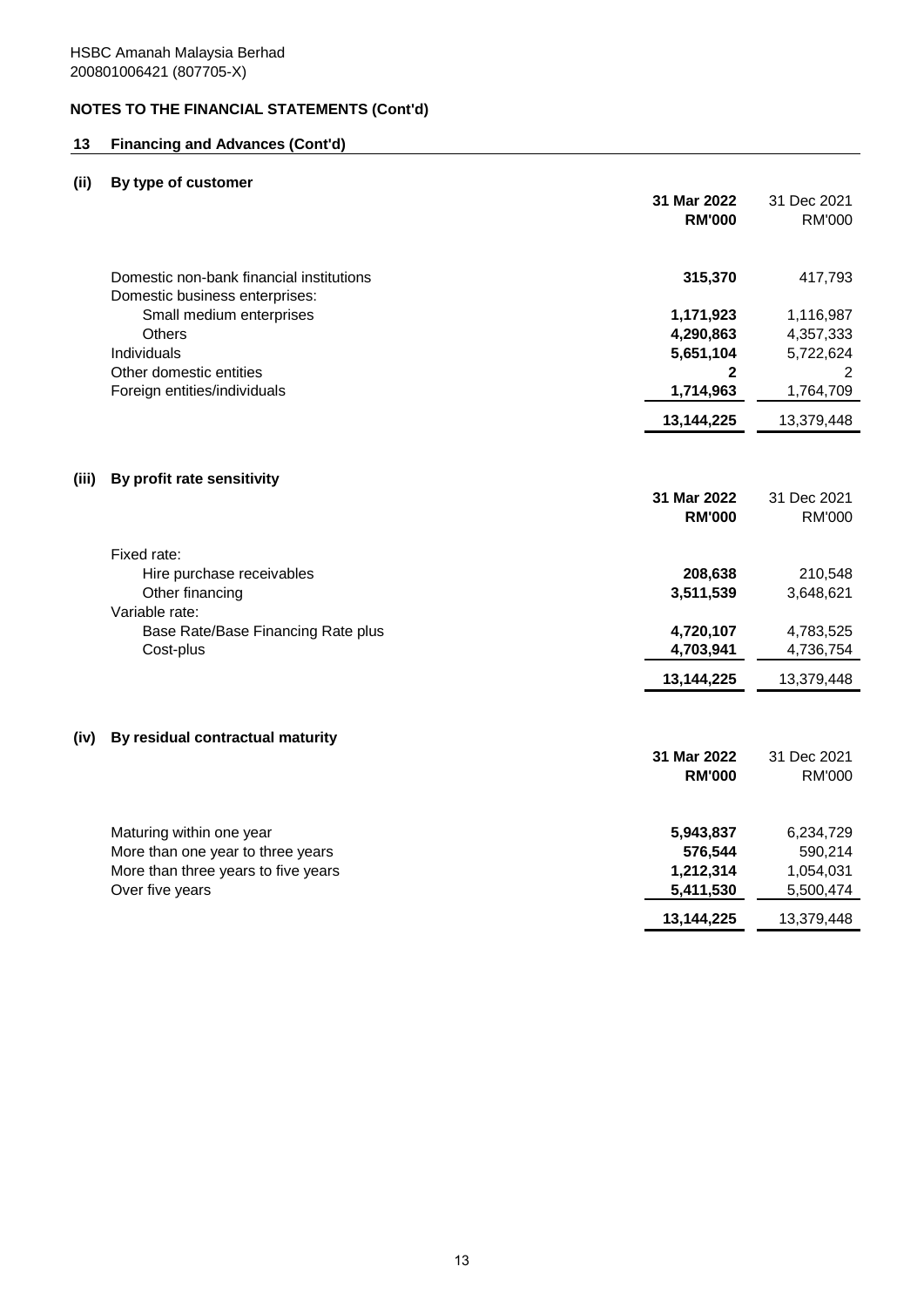## **13 Financing and Advances (Cont'd)**

#### **(v) By sector**

|      |                                                    | 31 Mar 2022   | 31 Dec 2021   |
|------|----------------------------------------------------|---------------|---------------|
|      |                                                    | <b>RM'000</b> | <b>RM'000</b> |
|      | Agriculture, hunting, forestry & fishing           | 12,144        | 10,608        |
|      | Mining and quarrying                               | 71,932        | 77,899        |
|      | Manufacturing                                      | 1,601,985     | 1,486,450     |
|      | Electricity, gas and water                         | 144,478       | 344,869       |
|      | Construction                                       | 989,414       | 963,817       |
|      | Real estate                                        | 797,681       | 956,755       |
|      | Wholesale & retail trade, restaurants & hotels     | 916,212       | 839,134       |
|      | Transport, storage and communication               | 247,558       | 146,321       |
|      | Finance, takaful and business services             | 780,962       | 900,248       |
|      | Household - Retail                                 | 6,121,161     | 6,195,547     |
|      | <b>Others</b>                                      | 1,460,698     | 1,457,800     |
|      |                                                    | 13,144,225    | 13,379,448    |
| (vi) | <b>By purpose</b>                                  |               |               |
|      |                                                    | 31 Mar 2022   | 31 Dec 2021   |
|      |                                                    | <b>RM'000</b> | <b>RM'000</b> |
|      |                                                    |               |               |
|      | Purchase of landed property:                       |               |               |
|      | Residential                                        | 3,792,074     | 3,857,897     |
|      | Non-residential                                    | 709,438       | 729,179       |
|      | Purchase of transport vehicles                     | 878           | 878           |
|      | Purchase of fixed assets excluding land & building | 208,391       | 210,292       |
|      | Consumption credit                                 | 2,138,899     | 2,140,872     |
|      | Construction                                       | 688,493       | 700,915       |
|      | Working capital                                    | 4,361,146     | 4,447,629     |
|      | Other purpose                                      | 1,244,906     | 1,291,786     |
|      |                                                    | 13,144,225    | 13,379,448    |
|      | (vii) By geographical distribution                 |               |               |
|      |                                                    | 31 Mar 2022   | 31 Dec 2021   |
|      |                                                    | <b>RM'000</b> | <b>RM'000</b> |
|      |                                                    |               |               |
|      | Northern Region                                    | 1,321,985     | 1,309,927     |
|      | Southern Region                                    | 1,541,914     | 1,527,607     |
|      | <b>Central Region</b>                              | 9,970,679     | 10,225,163    |
|      | Eastern Region                                     | 309,647       | 316,751       |
|      |                                                    | 13,144,225    | 13,379,448    |
|      |                                                    |               |               |

Concentration by location for financing and advances is based on the location of the customer.

The Southern region consists of the states of Johor, Malacca and Negeri Sembilan. The Northern region consists of the states of Perlis, Kedah, Penang, Perak, Pahang, Kelantan and Terengganu.

The Central region consists of the states of Selangor, Federal Territory of Kuala Lumpur and Federal Territory of Putrajaya.

The Eastern region consists of the states of Sabah, Sarawak and the Federal Territory of Labuan.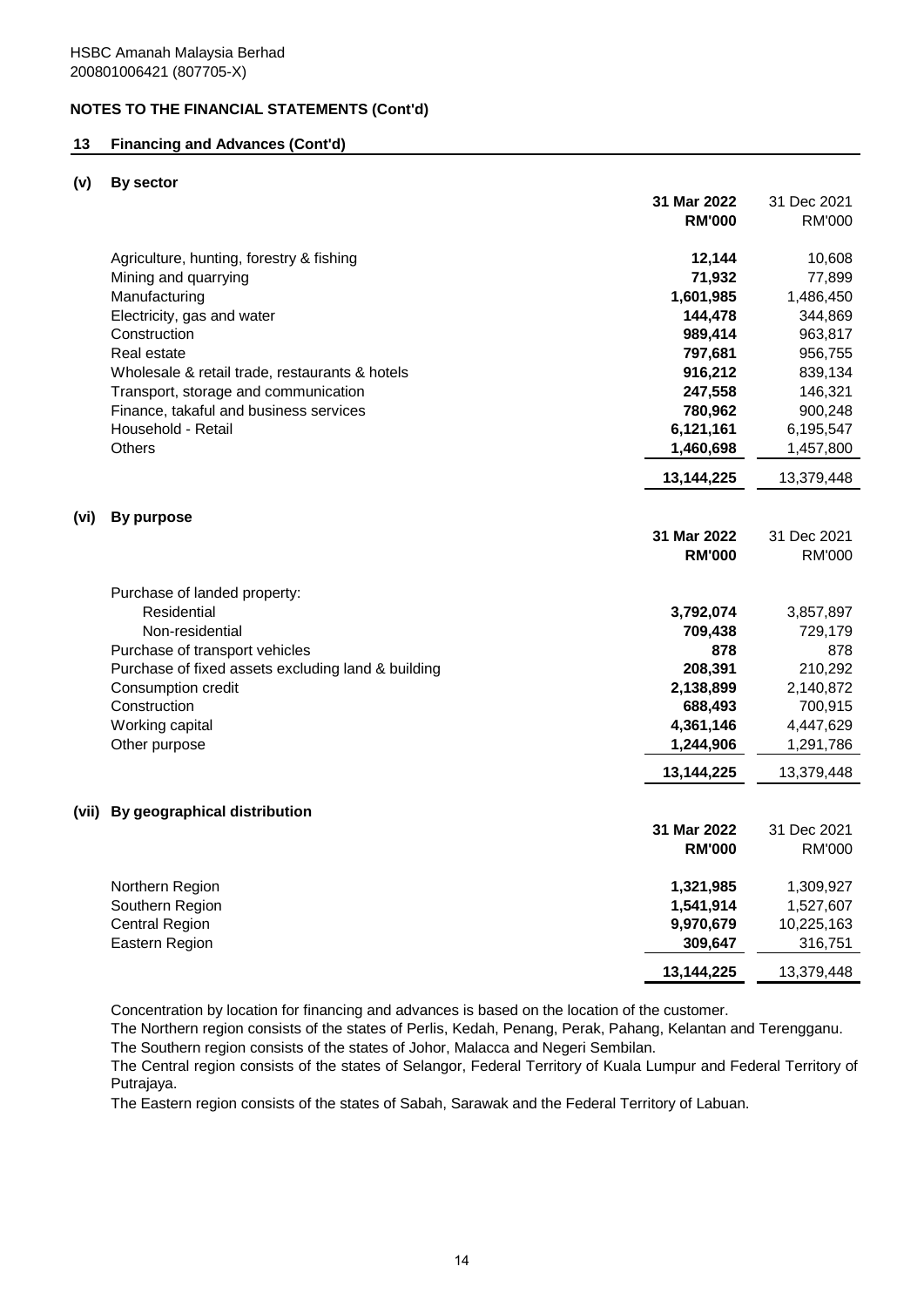### **13 Financing and Advances (Cont'd)**

#### **(viii) Assets under Management**

The details of assets under management in respect of the Syndicated Investment Account Financing (SIAF)/Investment Agency Account (IAA) financing are as below. The exposures and the corresponding risk weighted amount are reported in investors' financial statements.

|                                                                  | 31 Mar 2022<br><b>RM'000</b> | 31 Dec 2021<br>RM'000   |
|------------------------------------------------------------------|------------------------------|-------------------------|
| Total gross financing and advances<br>Less: Impairment allowance | 3,787,071<br>(205,138)       | 3,802,192<br>(183, 710) |
| Total net financing and advances                                 | 3,581,933                    | 3,618,482               |
| Maturity exceeding one year                                      | 101,048                      | 180,534                 |
| Total commitments and contingencies                              | 101,048                      | 180,534                 |
| <b>Total restricted investment accounts</b>                      | 3,682,981                    | 3,799,016               |
| Risk weighted assets (RWA) of restricted investment accounts     | 2,910,887                    | 2.941.036               |

The SIAF/IAA arrangement is based on the Wakalah principle where HBMY, solely or together with other financial institutions provide the funds, whilst the assets are managed by the Bank (as the Wakeel or agent). However, in the arrangement, the profits of the underlying assets are recognised by HBMY and the other financial institutions proportionately in relation to the funding provided in the syndication arrangement. At the same time, risks on the financing are also proportionately borne by HBMY and the other financial institutions. Hence, the underlying assets and allowance for impairment arising thereon, if any, are proportionately recognised and accounted for by HBMY and the other financial institutions.

The recognition and derecognition treatments of the above are in accordance to Note 3(f) on financial instruments in the audited financial statements of the Bank for the financial year ended 31 December 2021.

#### **14 Impaired Financing**

#### **(i) Gross carrying amount movement of financing and advances classified as credit impaired:**

|                                                  | 31 Mar 2022<br><b>RM'000</b> | 31 Dec 2021<br>RM'000 |
|--------------------------------------------------|------------------------------|-----------------------|
| Gross carrying amount as at 1 January            | 1,175,011                    | 606,695               |
| Transfer within stages                           | 244.113                      | 692,116               |
| Net remeasurement due to changes in credit risk  | (23, 391)                    | (32, 714)             |
| Written-off                                      | (14, 286)                    | (91,086)              |
| Gross carrying amount as at 31 March/31 December | 1,381,447                    | 1,175,011             |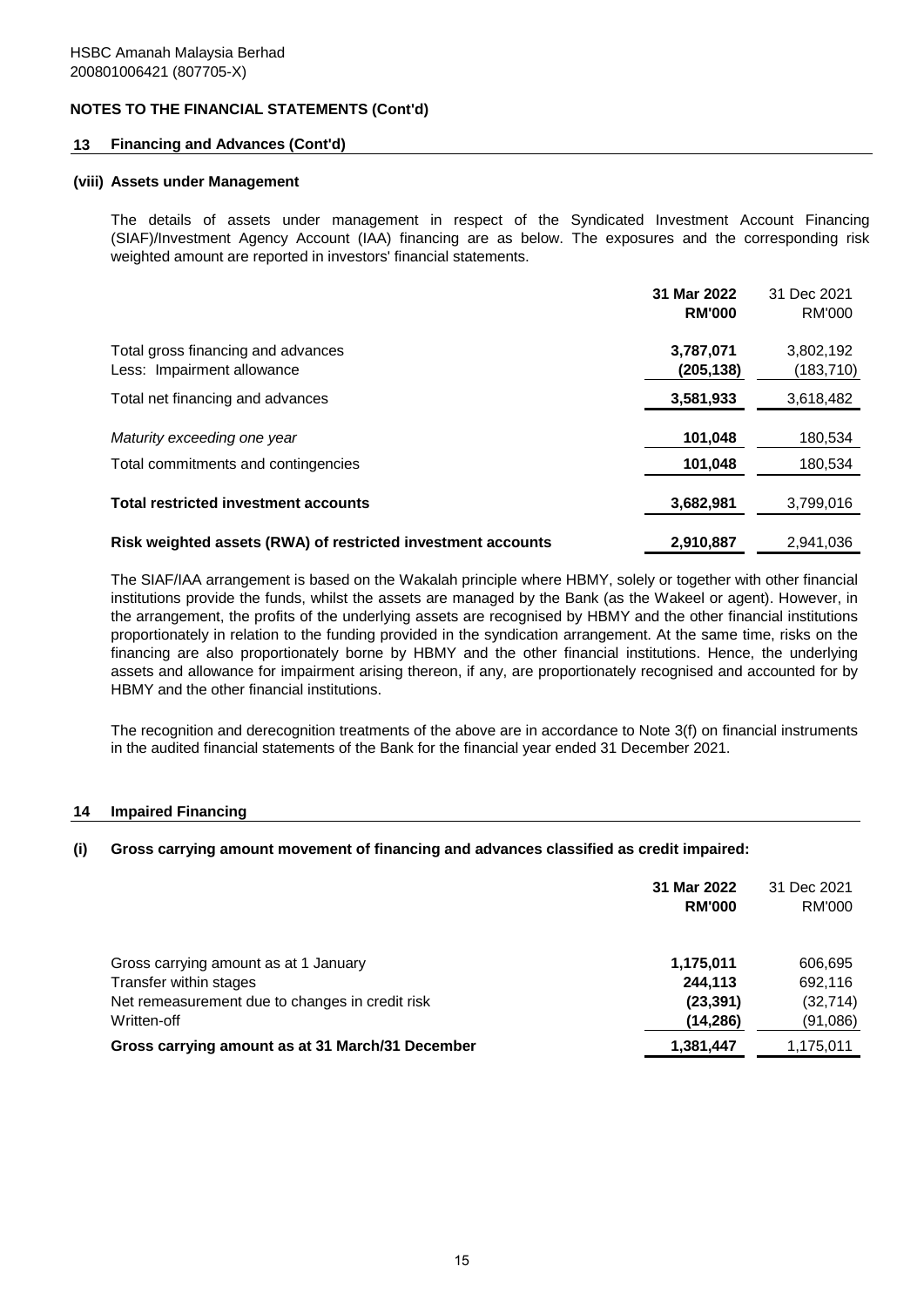## **14 Impaired Financing (Cont'd)**

## **(ii) By contract**

|       |                                                                                                                                                          | 31 Mar 2022<br><b>RM'000</b>           | 31 Dec 2021<br><b>RM'000</b>         |
|-------|----------------------------------------------------------------------------------------------------------------------------------------------------------|----------------------------------------|--------------------------------------|
|       | Ijarah Thumma Al-Bai (AITAB) (hire purchase)<br>Commodity Murabahah (cost-plus)<br>Diminishing Musharakah (profit and loss sharing)<br>Ujrah (fee-based) | 172<br>679,251<br>681,492<br>20,532    | 172<br>542,650<br>608,253<br>23,936  |
|       |                                                                                                                                                          | 1,381,447                              | 1,175,011                            |
| (iii) | By sector                                                                                                                                                |                                        |                                      |
|       |                                                                                                                                                          | 31 Mar 2022<br><b>RM'000</b>           | 31 Dec 2021<br>RM'000                |
|       | Agriculture, hunting, forestry & fishing<br>Manufacturing<br>Electricity, gas and water                                                                  | 188<br>16,972<br>133,703               | 214<br>25,502                        |
|       | Construction<br>Real estate                                                                                                                              | 134,787<br>3,937                       | 136,921                              |
|       | Wholesale & retail trade, restaurants & hotels<br>Finance, takaful and business services<br>Household - Retail<br>Others                                 | 8,085<br>53,675<br>1,012,728<br>17,372 | 8,211<br>53,276<br>933,809<br>17,078 |
|       |                                                                                                                                                          | 1,381,447                              | 1,175,011                            |
| (iv)  | <b>By purpose</b>                                                                                                                                        |                                        |                                      |
|       |                                                                                                                                                          | 31 Mar 2022<br><b>RM'000</b>           | 31 Dec 2021<br>RM'000                |
|       | Purchase of landed property:<br>Residential                                                                                                              | 638,967                                | 571,650                              |
|       | Non-residential                                                                                                                                          | 11,561                                 | 9,571                                |
|       | Purchase of fixed assets excluding land & building<br>Consumption credit<br>Construction                                                                 | 172<br>373,761<br>11,096               | 169<br>362,159<br>137,322            |
|       | Working capital<br>Others                                                                                                                                | 329,338<br>16,552                      | 77,892<br>16,248                     |
|       |                                                                                                                                                          | 1,381,447                              | 1,175,011                            |
| (v)   | By geographical distribution                                                                                                                             |                                        |                                      |
|       |                                                                                                                                                          | 31 Mar 2022<br><b>RM'000</b>           | 31 Dec 2021<br><b>RM'000</b>         |
|       | Northern Region                                                                                                                                          | 103,539                                | 94,031                               |
|       | Southern Region<br><b>Central Region</b><br>Eastern Region                                                                                               | 117,898<br>1,132,684<br>27,326         | 110,511<br>949,437<br>21,032         |
|       |                                                                                                                                                          | 1,381,447                              | 1,175,011                            |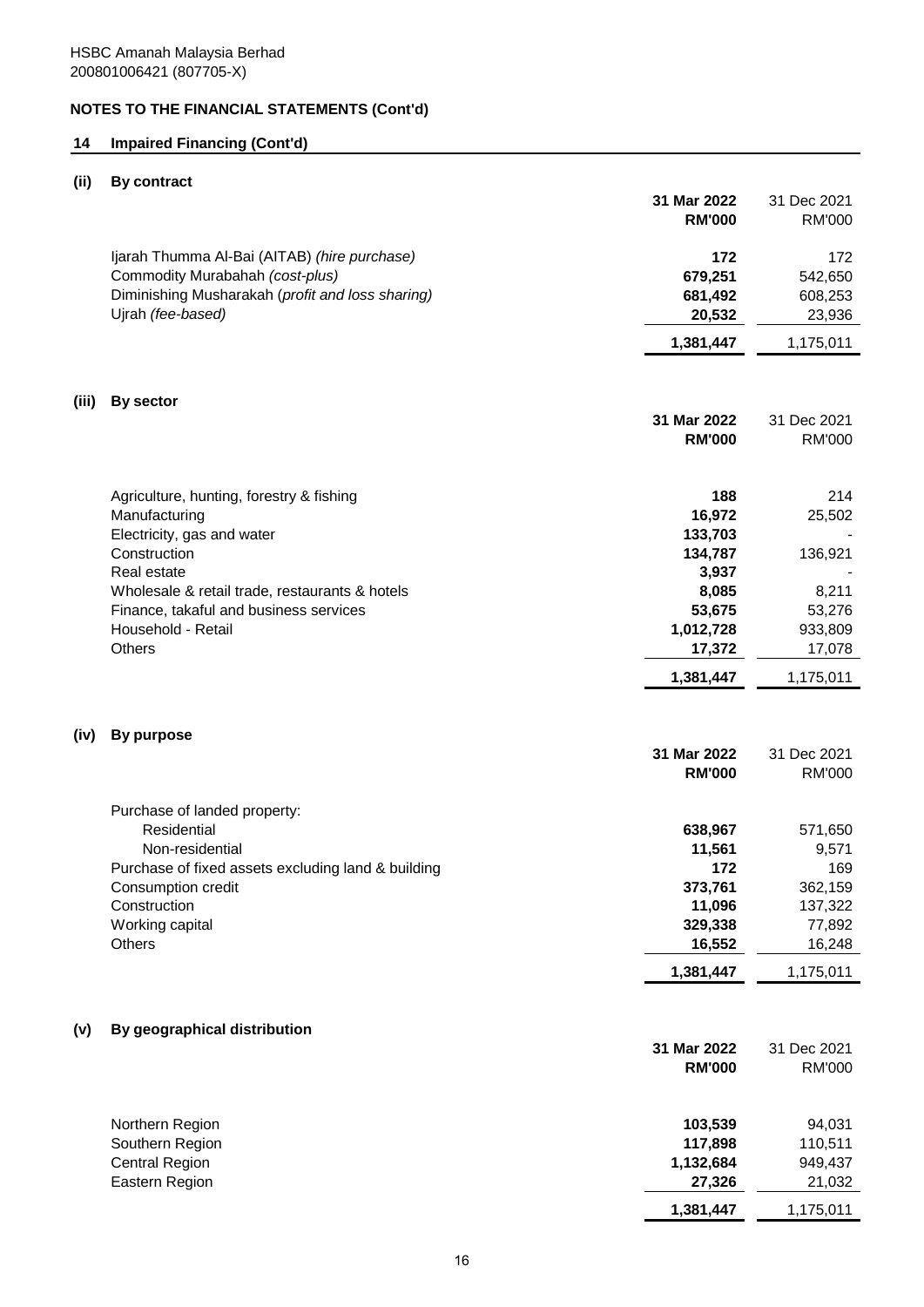#### **15 Expected credit losses allowance charges (ECL)**

#### **(i) Movements in ECL allowances for financing and advances**

The following table shows reconciliation from the opening to the closing balance of the ECL allowance for financing and advances:

|                                                                            | Stage 1          | Stage 2          | Stage 3           |                  |
|----------------------------------------------------------------------------|------------------|------------------|-------------------|------------------|
|                                                                            | $12 -$           | Lifetime         |                   |                  |
|                                                                            | month ECL        | <b>ECL</b>       | Lifetime          |                  |
|                                                                            | not credit       | not credit       | <b>ECL</b> credit |                  |
|                                                                            | impaired         | impaired         | impaired          | Total            |
|                                                                            | RM'000           | <b>RM'000</b>    | RM'000            | <b>RM'000</b>    |
| Balance at 1 January 2022                                                  | 32,095           | 86,539           | 404,748           | 523,382          |
| Changes due to financial assets recognised in                              |                  |                  |                   |                  |
| the opening balance that have:                                             |                  |                  |                   |                  |
| - Transferred to Stage 1<br>- Transferred to Stage 2                       | 9,532            | (7,604)<br>4,430 | (1,928)           |                  |
| - Transferred to Stage 3                                                   | (2, 438)<br>(28) | (5,259)          | (1,992)<br>5,287  |                  |
| New financial assets originated or purchased                               | 2,471            |                  |                   | 2,471            |
| Net remeasurement due to changes in credit risk                            | (11, 849)        | (2, 492)         | 74,042            | 59,701           |
| Asset written-off                                                          |                  |                  | (14, 352)         | (14, 352)        |
|                                                                            |                  |                  |                   |                  |
| <b>Others</b>                                                              |                  |                  |                   |                  |
| Balance at 31 March 2022                                                   | 1,236<br>31,019  | 75,614           | 465,805           | 1,236<br>572,438 |
|                                                                            |                  |                  |                   |                  |
| Balance at 1 January 2021<br>Changes due to financial assets recognised in | 88,787           | 75,764           | 183,764           | 348,315          |
| the opening balance that have:                                             |                  |                  |                   |                  |
| - Transferred to Stage 1                                                   | 20,826           | (10,099)         | (10, 727)         |                  |
| - Transferred to Stage 2                                                   | (23, 881)        | 29,788           | (5,907)           |                  |
| - Transferred to Stage 3                                                   | (3,832)          | (28, 688)        | 32,520            |                  |
| Changes due to modification not derecognised                               |                  |                  |                   |                  |
| New financial assets originated or purchased                               | 8,524            |                  |                   | 8,524            |
| Net remeasurement due to changes in credit risk                            | (59, 179)        | 19,774           | 296,184           | 256,779          |
| Asset written-off                                                          |                  |                  | (91,086)          | (91,086)         |
| Others                                                                     | 850              |                  |                   | 850              |

The Bank measures the expected credit losses (ECL) using the three-stage approach. The following section explains how significant changes in the gross carrying amount of financing and advances during the year have contributed to the changes in the ECL allowances for the Bank under the expected credit loss model.

The total ECL allowances increased by RM49 million compared to the balance at the beginning of the year. This net increase was mainly contributed by net remeasurement due to changes in credit risk (RM59.6 million) and new financial assets originated or purchased (RM2.5million), and partly offset by asset written-off (RM14.3 million).

- 12-months ECL not credit impaired (Stage 1) decreased by RM1.1 million, primarily due to decrease in remeasurement driven by changes in credit risk, and partially offset by migration of financings from/to Stage 1, Stage 2 and Stage 3, and new financial assets originated or purchased.
- Lifetime ECL not credit-impaired (Stage 2) decreased by RM10.9 million, primarily due to decrease in migration of financings from/to Stage 1, Stage 2 and Stage 3, and remeasurement driven by changes in credit risk.
- Lifetime ECL credit-impaired (Stage 3) increased by RM61.1 million, primarily due to increase in remeasurement driven by changes in credit risk and migration of financings from/to Stage 1, Stage 2 and Stage 3, and partially offset by asset written-off.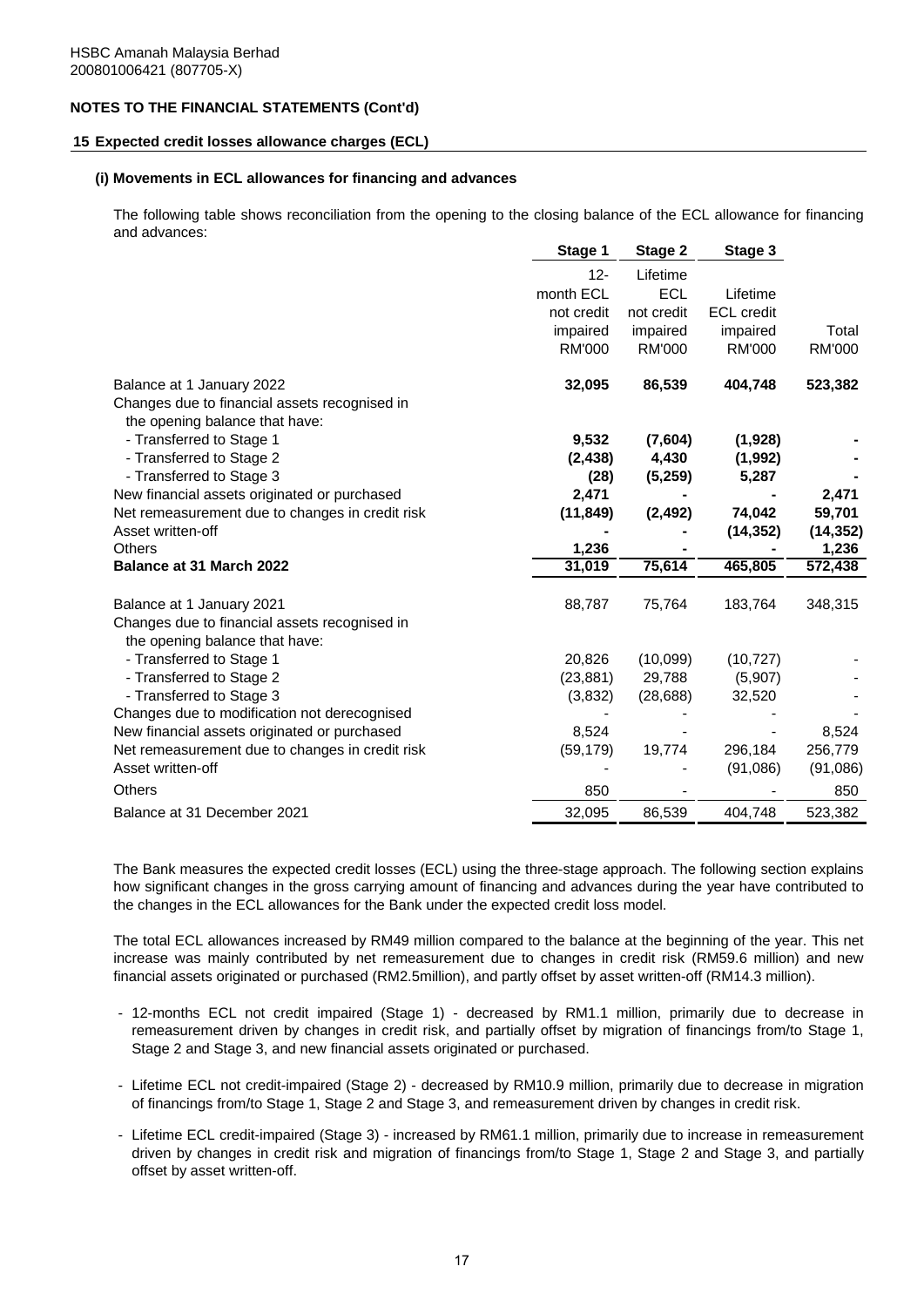#### **15 Expected credit losses allowance charges (ECL) (Cont'd)**

#### **(ii) Movements in ECL allowances for financing commitments**

The following table shows reconciliation from the opening to the closing balance of the ECL allowance for financing commitments:

|                                                 | Stage 1    | Stage 2       | Stage 3                  |               |
|-------------------------------------------------|------------|---------------|--------------------------|---------------|
|                                                 | $12 -$     | Lifetime      |                          |               |
|                                                 | month ECL  | <b>ECL</b>    | Lifetime                 |               |
|                                                 | not credit | not credit    | <b>ECL</b> credit        |               |
|                                                 | impaired   | impaired      | impaired                 | Total         |
|                                                 | RM'000     | <b>RM'000</b> | <b>RM'000</b>            | <b>RM'000</b> |
| Balance at 1 January 2022                       | 2,542      | 6,395         |                          | 8,937         |
| Changes due to financial assets recognised in   |            |               |                          |               |
| the opening balance that have:                  |            |               |                          |               |
| - Transferred to Stage 1                        | 16         | (16)          |                          |               |
| - Transferred to Stage 2                        | (43)       | 43            |                          |               |
| - Transferred to Stage 3                        |            |               |                          |               |
| New financial assets originated or purchased    | 61         |               |                          | 61            |
| Net remeasurement due to changes in credit risk | (1, 234)   | (4,012)       |                          | (5, 246)      |
| <b>Others</b>                                   | 15         |               |                          | 15            |
| Balance at 31 March 2022                        | 1,357      | 2,410         | ۰                        | 3,767         |
| Balance at 1 January 2021                       | 1,509      | 759           |                          | 2,268         |
| Changes due to financial assets recognised in   |            |               |                          |               |
| the opening balance that have:                  |            |               |                          |               |
| - Transferred to Stage 1                        | 26         | (26)          |                          |               |
| - Transferred to Stage 2                        | (419)      | 419           |                          |               |
| - Transferred to Stage 3                        |            |               |                          |               |
| New financial assets originated or purchased    | 180        |               |                          | 180           |
| Net remeasurement due to changes in credit risk | 1,231      | 5,243         |                          | 6,474         |
| Others                                          | 15         |               |                          | 15            |
| Balance at 31 December 2021                     | 2,542      | 6,395         | $\overline{\phantom{a}}$ | 8,937         |

For retail portfolio, the split of ECL allowance for drawn amount and provision for undrawn commitments is not available. In accordance to MFRS 7 Financial Instruments disclosure, the provisions for the financing and other credit related commitments for retail portfolio are presented together with the allowance for the drawn financing and advances.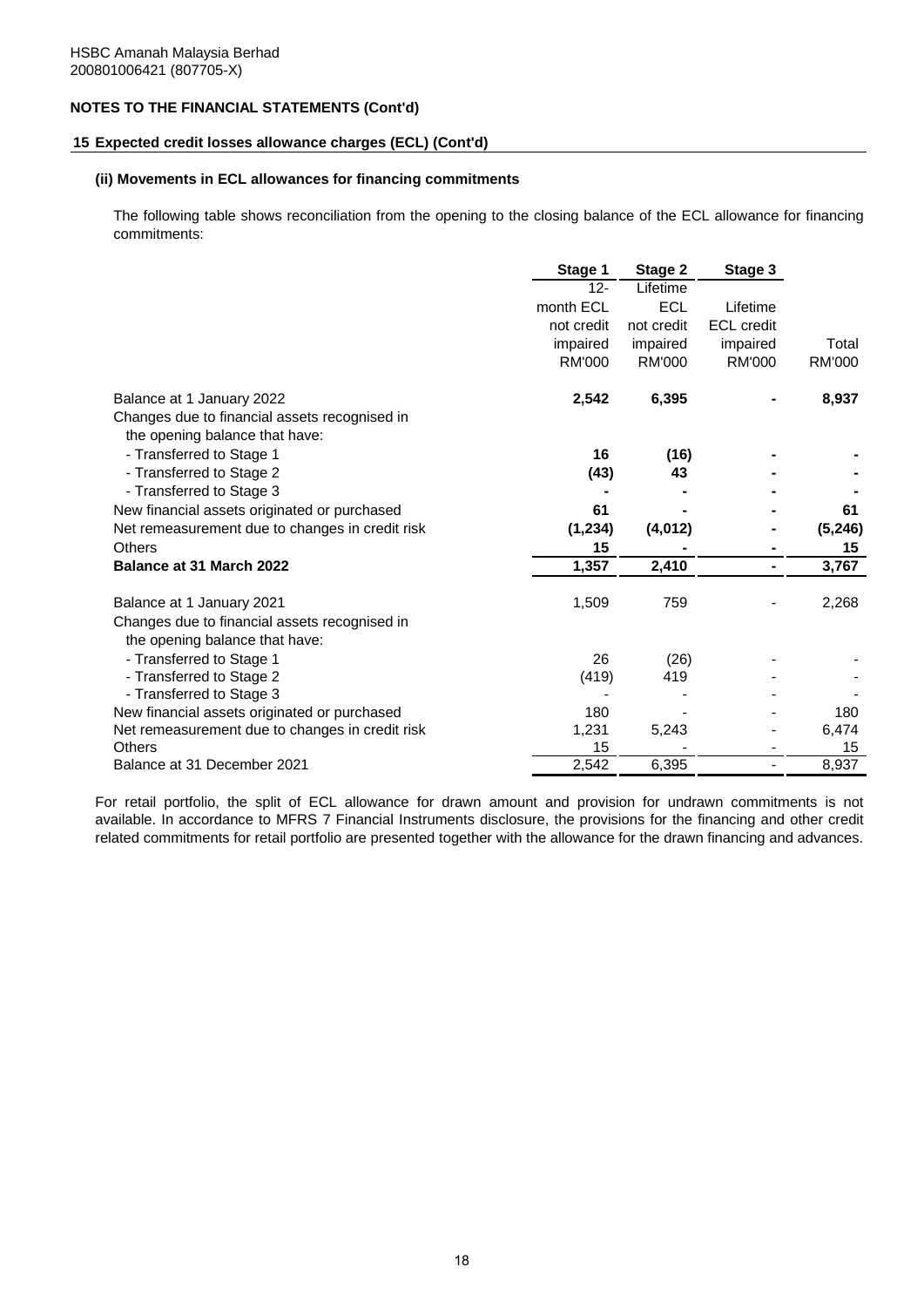#### **16 Derivative Financial Instruments**

Details of derivative financial instruments outstanding are as follows:

Derivative financial instruments measured at their fair values together with their corresponding contract/notional amounts:

| Up to 1 Year<br><b>RM'000</b> | $>1 - 5$ Years<br><b>RM'000</b> | > 5 Years<br><b>RM'000</b> | Total<br><b>RM'000</b> | Up to 1 Year<br><b>RM'000</b>     | $>1 - 5$ Years<br><b>RM'000</b> | > 5 Years<br><b>RM'000</b> | Total<br><b>RM'000</b>     | Up to 1 Year<br><b>RM'000</b> | <b>RM'000</b> | > 5 Years<br><b>RM'000</b> | Total<br><b>RM'000</b>                       |
|-------------------------------|---------------------------------|----------------------------|------------------------|-----------------------------------|---------------------------------|----------------------------|----------------------------|-------------------------------|---------------|----------------------------|----------------------------------------------|
|                               |                                 |                            |                        |                                   |                                 |                            |                            |                               |               |                            |                                              |
|                               |                                 |                            |                        |                                   |                                 |                            |                            |                               |               |                            |                                              |
| 13,162,323                    | $\sim$                          | $\sim$                     | 13,162,323             | 31,359                            | ۰                               | $\blacksquare$             | 31,359                     | 26,985                        |               |                            | 26,985                                       |
| 139,288                       |                                 | 181,785                    | 321,073                | 516                               | $\blacksquare$                  | 2,748                      | 3,264                      | 1,166                         |               | 2,371                      | 3,537                                        |
| 30,047                        | $\sim$                          | $\blacksquare$             | 30,047                 | 10                                | $\blacksquare$                  | $\blacksquare$             | 10                         | 10                            |               |                            | 10                                           |
|                               |                                 |                            |                        |                                   |                                 |                            |                            |                               |               |                            |                                              |
| 175,000                       | 979,714                         | $\sim$                     | 1.154.714              | 611                               | 14,396                          | $\sim$                     | 15,007                     | $\sim$                        | 1.391         |                            | 1,391                                        |
| $\blacksquare$                | 458,610                         | $\sim$                     | 458,610                | $\blacksquare$                    | $\blacksquare$                  |                            |                            | $\blacksquare$                | 29,181        |                            | 29,181                                       |
|                               |                                 |                            |                        |                                   |                                 |                            |                            |                               |               |                            |                                              |
| 348,632                       | 710,653                         | $\blacksquare$             | 1,059,285              | 4,988                             | 7,016                           |                            | 12,004                     | 111                           | 17,413        |                            | 17,524                                       |
| 13,855,290                    | 2,148,977                       | 181,785                    | 16,186,052             | 37,484                            | 21,412                          | 2,748                      | 61,644                     | 28,272                        | 47,985        | 2,371                      | 78,628                                       |
|                               |                                 |                            |                        | <b>Contract / Notional Amount</b> |                                 |                            | <b>Positive Fair Value</b> |                               |               |                            | <b>Negative Fair Value</b><br>$>1 - 5$ Years |

The Bank does not have any hedging instrument as at 31 March 2022.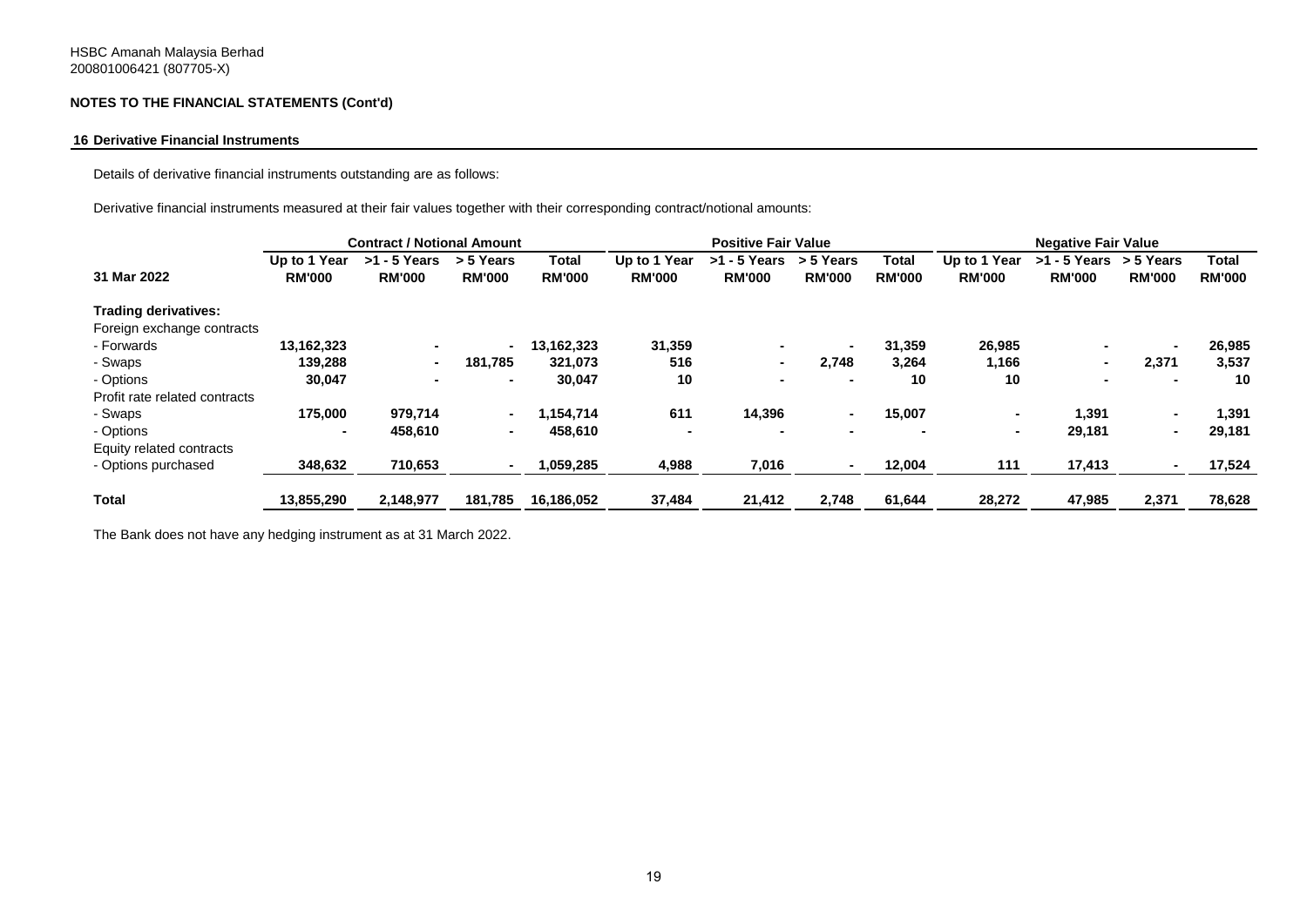#### **16 Derivative Financial Instruments (Cont'd)**

|                               | Contract / Notional Amount |                |                          | Positive Fair Value |                          |                          | Negative Fair Value      |                          |                          |                |                          |               |
|-------------------------------|----------------------------|----------------|--------------------------|---------------------|--------------------------|--------------------------|--------------------------|--------------------------|--------------------------|----------------|--------------------------|---------------|
|                               | Up to 1 Year               | $>1 - 5$ Years | > 5 Years                | Total               | Up to 1 Year             | $>1 - 5$ Years           | > 5 Years                | Total                    | Up to 1 Year             | $>1 - 5$ Years | > 5 Years                | Total         |
| 31 Dec 2021                   | <b>RM'000</b>              | <b>RM'000</b>  | <b>RM'000</b>            | <b>RM'000</b>       | <b>RM'000</b>            | <b>RM'000</b>            | <b>RM'000</b>            | <b>RM'000</b>            | <b>RM'000</b>            | <b>RM'000</b>  | <b>RM'000</b>            | <b>RM'000</b> |
| <b>Trading derivatives:</b>   |                            |                |                          |                     |                          |                          |                          |                          |                          |                |                          |               |
| Foreign exchange contracts    |                            |                |                          |                     |                          |                          |                          |                          |                          |                |                          |               |
| - Forwards                    | 12,416,009                 |                | ٠                        | 12,416,009          | 53,471                   |                          | $\sim$                   | 53,471                   | 47,620                   |                |                          | 47,620        |
| - Swaps                       | 242,815                    | 21,146         | $\overline{\phantom{a}}$ | 263,961             | $\blacksquare$           | 83                       | $\overline{\phantom{0}}$ | 83                       | 1,255                    | 141            | $\overline{\phantom{0}}$ | 1,396         |
| Profit rate related contracts |                            |                |                          |                     |                          |                          |                          |                          |                          |                |                          |               |
| - Swaps                       | 235,000                    | 1.010.293      | $\overline{\phantom{a}}$ | 1.245.293           | 781                      | 17,292                   | $\sim$                   | 18,073                   | $\overline{\phantom{a}}$ | 1.658          | $\overline{\phantom{0}}$ | 1,658         |
| - Options                     | $\overline{\phantom{a}}$   | 361,968        | ٠                        | 361,968             | $\overline{\phantom{a}}$ | $\overline{\phantom{a}}$ | $\overline{\phantom{a}}$ | $\overline{\phantom{0}}$ | $\overline{\phantom{a}}$ | 12,775         | $\overline{\phantom{0}}$ | 12,775        |
| Equity related contracts      |                            |                |                          |                     |                          |                          |                          |                          |                          |                |                          |               |
| - Options purchased           | 243,376                    | 592,619        | $\overline{\phantom{a}}$ | 835,995             | 5,522                    | 15,703                   |                          | 21,225                   |                          | 4,160          |                          | 4,160         |
| Total                         | 13.182.147                 | 1,986,026      | $\sim$                   | 15,168,173          | 59,780                   | 33,078                   |                          | 92,858                   | 48,881                   | 18,734         | $\overline{\phantom{0}}$ | 67,615        |

The Bank does not have any hedging instrument as at 31 December 2021.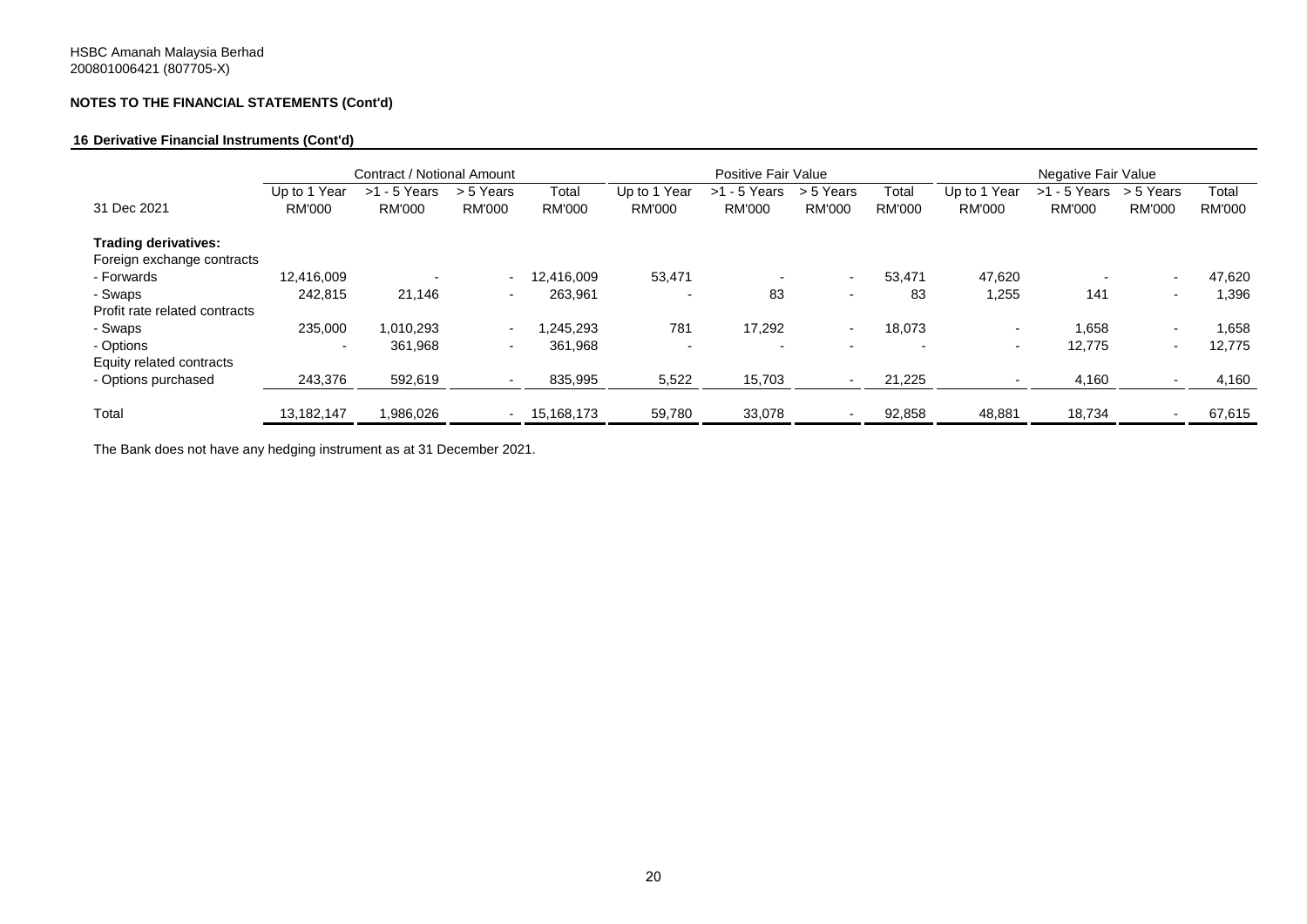#### **17 Other Assets**

|                                 | 31 Mar 2022<br><b>RM'000</b> | 31 Dec 2021<br>RM'000 |
|---------------------------------|------------------------------|-----------------------|
| <b>Settlements</b>              | 12,464                       | 2,777                 |
| Income receivable               | 8,114                        | 11,718                |
| Profit receivable               | 27,775                       | 20,824                |
| Prepayments                     | 150                          | 150                   |
| Amount due from holding company | 2,648                        | 371                   |
| ROU assets                      | 22,855                       | 21,503                |
| Other receivables               | 31,566                       | 17,081                |
|                                 | 105,572                      | 74,424                |

#### **18 Statutory Deposits with Bank Negara Malaysia**

The non-profit bearing statutory deposits are maintained with Bank Negara Malaysia in compliance with Section 26(2)(c) and 26(3) of the Central Bank of Malaysia Act 2009, the amounts of which are determined at set percentages of total eligible liabilities.

In 2020, BNM has reduced the Statutory Reserve Requirement (SRR) Ratio requirement from 3% to 2% effective 20 March 2020. BNM also allowed banks to recognise Malaysia Government Securities (MGS) and Malaysian Government Investment Issues (MGII) securities as part of statutory reserve requirement compliance until 31 December 2022.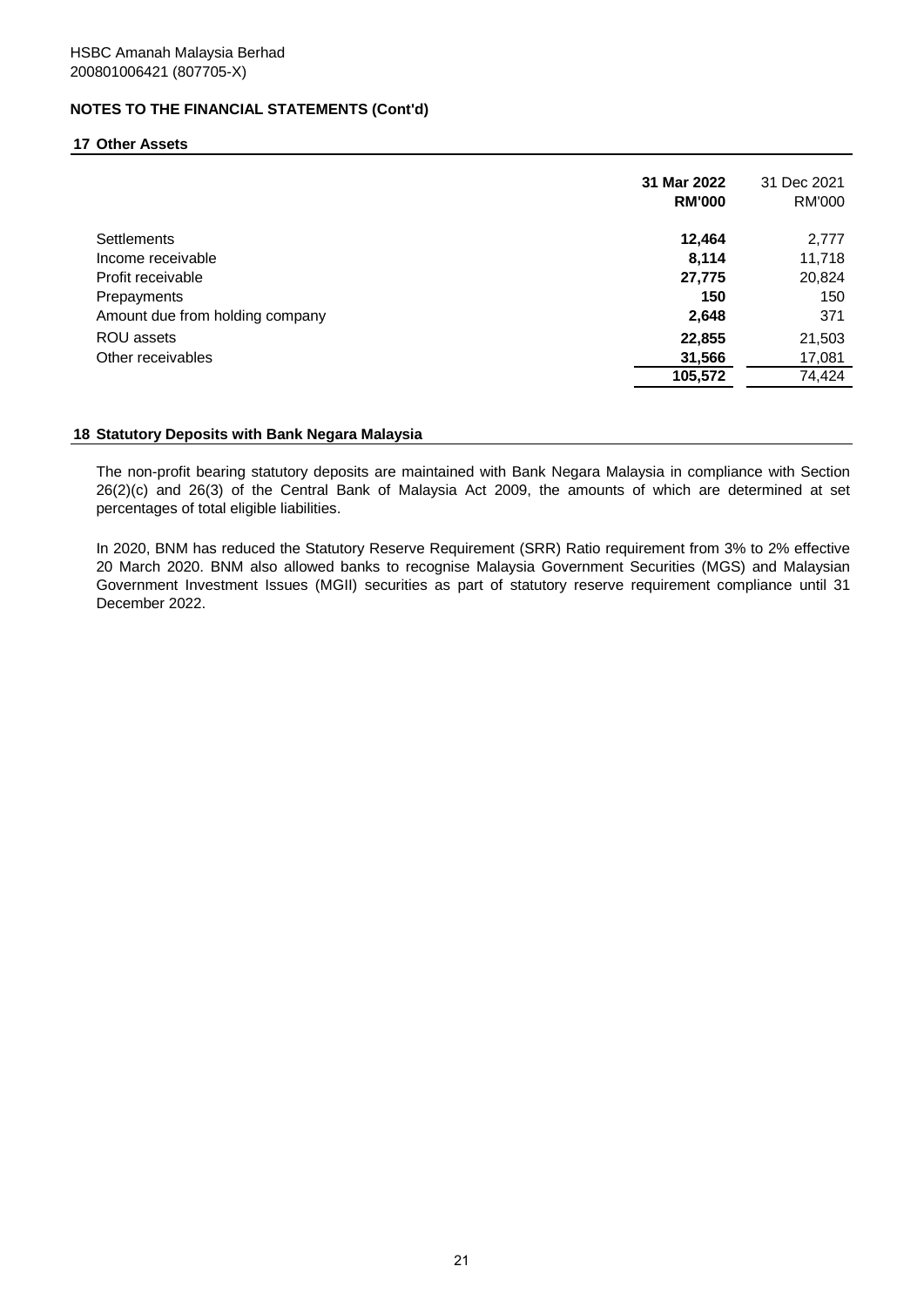## **19 Deposits From Customers**

## **(i) By type of deposit**

| At amortised cost                                      | 31 Mar 2022<br><b>RM'000</b> | 31 Dec 2021<br><b>RM'000</b> |
|--------------------------------------------------------|------------------------------|------------------------------|
| Non-Mudharabah Fund                                    |                              |                              |
| Demand deposits                                        |                              |                              |
| - Qard                                                 | 3,084,208                    | 3,318,864                    |
| Savings deposits                                       |                              |                              |
| - Qard<br>Term deposits                                | 2,909,164                    | 2,859,605                    |
| - Commodity Murabahah                                  | 6,447,711                    | 6,555,915                    |
| - Qard                                                 | 65,373                       | 57,318                       |
|                                                        | 12,506,456                   | 12,791,702                   |
|                                                        |                              |                              |
| The maturity structure of term deposits is as follows: |                              |                              |
|                                                        | 31 Mar 2022                  | 31 Dec 2021                  |
|                                                        | <b>RM'000</b>                | <b>RM'000</b>                |
| Due within six months                                  | 5,106,106                    | 5,212,577                    |
| More than six months to one year                       | 989,516                      | 973,920                      |
| More than one year to three years                      | 358,451                      | 346,719                      |
| More than three years to five years                    | 59,011                       | 80,017                       |
|                                                        | 6,513,084                    | 6,613,233                    |
| (ii) By type of customer                               |                              |                              |
|                                                        | 31 Mar 2022                  | 31 Dec 2021                  |
|                                                        | <b>RM'000</b>                | <b>RM'000</b>                |
| Government and statutory bodies                        | 14,598                       | 13,524                       |
| <b>Business enterprises</b>                            | 3,328,062                    | 3,610,567                    |
| Individuals                                            | 5,737,315                    | 5,738,029                    |
| Foreign entities/individuals                           | 2,854,484                    | 2,810,701                    |
| Others                                                 | 571,997                      | 618,881                      |
|                                                        | 12,506,456                   | 12,791,702                   |

## **20 Deposits and Placements from Banks and Other Financial Institutions**

|                                | 31 Mar 2022<br><b>RM'000</b> | 31 Dec 2021<br>RM'000 |
|--------------------------------|------------------------------|-----------------------|
| Non-Mudharabah Fund            |                              |                       |
| Licensed bank - parent company | 911.363                      | 1,036,500             |
| Bank Negara Malaysia           | 12.751                       | 1.866                 |
| Other financial institutions   | 546,596                      | 746,496               |
|                                | 1,470,710                    | 1,784,862             |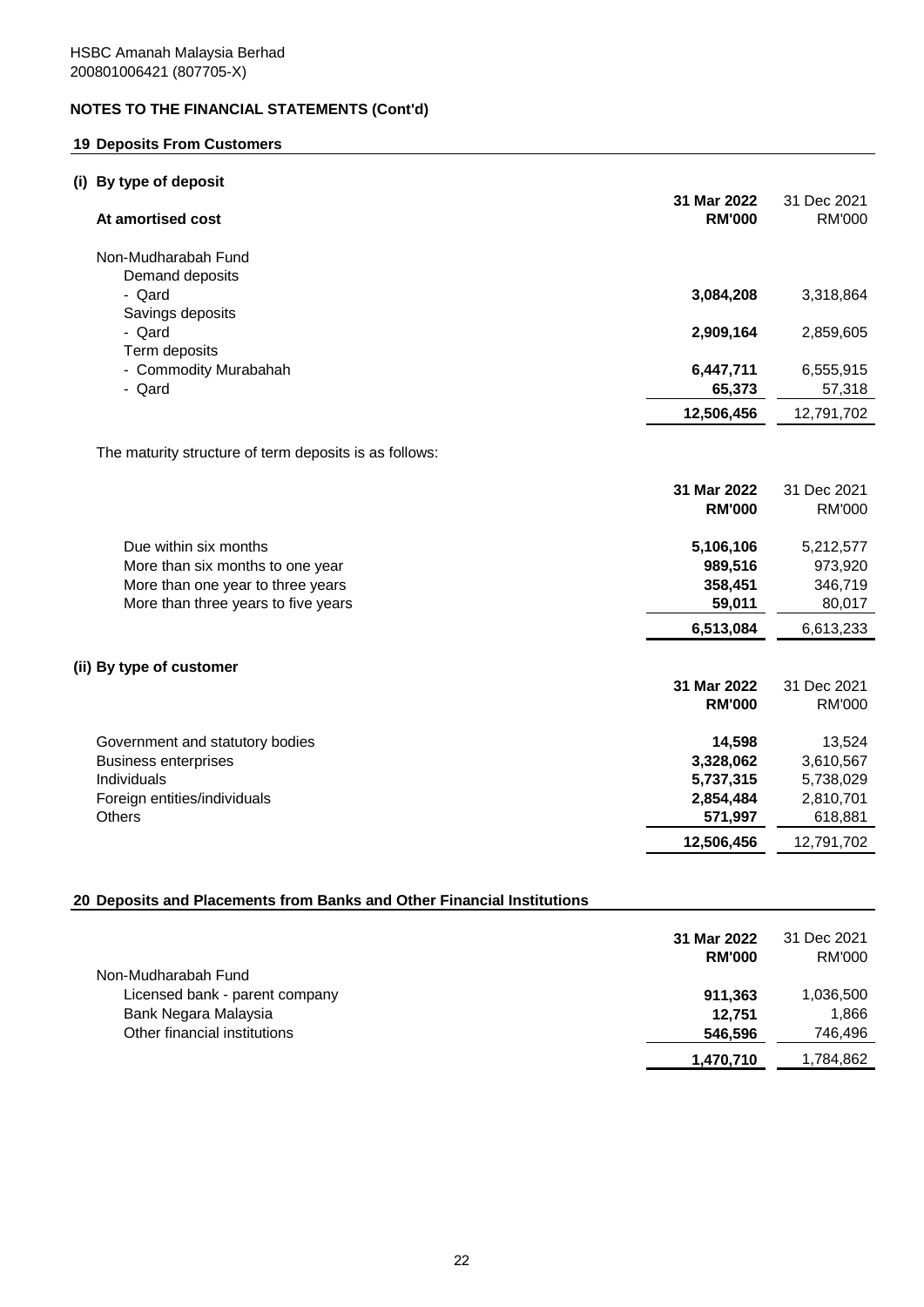## **21 Structured Liabilities Designated as Fair Value through profit or loss (FVTPL)**

| At fair value                            | 31 Mar 2022<br><b>RM'000</b> | 31 Dec 2021<br>RM'000 |
|------------------------------------------|------------------------------|-----------------------|
| Structured liabilities<br>Tawarrug<br>۰. | 1,467,969                    | 1,188,099             |

Structured liabilities are measured at fair value over the life of the instruments. Structured liabilities are deposits with embedded derivatives, of which both profit paid and fair valuation on the structured liabilities are recorded as net income/expense from financial instruments designated at fair value.

#### **22 Other Liabilities**

|                                                       | <b>Note</b> | 31 Mar 2022<br><b>RM'000</b> | 31 Dec 2021<br>RM'000 |
|-------------------------------------------------------|-------------|------------------------------|-----------------------|
| At amortised cost                                     |             |                              |                       |
| Settlements                                           |             | 12.477                       | 56                    |
| Amounts due to holding company                        |             | 166,208                      | 129,861               |
| Profit payable                                        |             | 56.208                       | 51,425                |
| Deferred income                                       |             | 15,894                       | 15,932                |
| Marginal deposit                                      |             | 18.134                       | 19,452                |
| Accrued expenses                                      |             | 106,292                      | 100,412               |
| Lease liabilities                                     |             | 24.845                       | 23,656                |
| Other creditors                                       | (a)         | 111,066                      | 119,993               |
| Provision on financing and credit related commitments | (b)         | 3,767                        | 8,937                 |
|                                                       |             | 514.891                      | 469.724               |

(a) Other creditors

Included in other creditors is profit earned from inadvertent Shariah non-compliant activities. The contribution was distributed to the non-governmental organisations approved by the Shariah Committee during the financial period/year. No Shariah non-compliant event has been identified during the financial period.

| Source and use of charity funds                                | 31 Mar 2022<br><b>RM'000</b> | 31 Dec 2021<br>RM'000 |
|----------------------------------------------------------------|------------------------------|-----------------------|
| Balance at 1 January                                           |                              |                       |
| Shariah non-compliant income for the financial period/year [1] |                              | $\overline{4}$        |
| Contribution to non-profit organisations                       |                              | (4)                   |
| Balance at 31 March/31 December                                |                              |                       |

[1] Income received from transactions in Financing and Advances and Nostro Accounts.

(b) Refer to Note 15(ii) for movement in provision.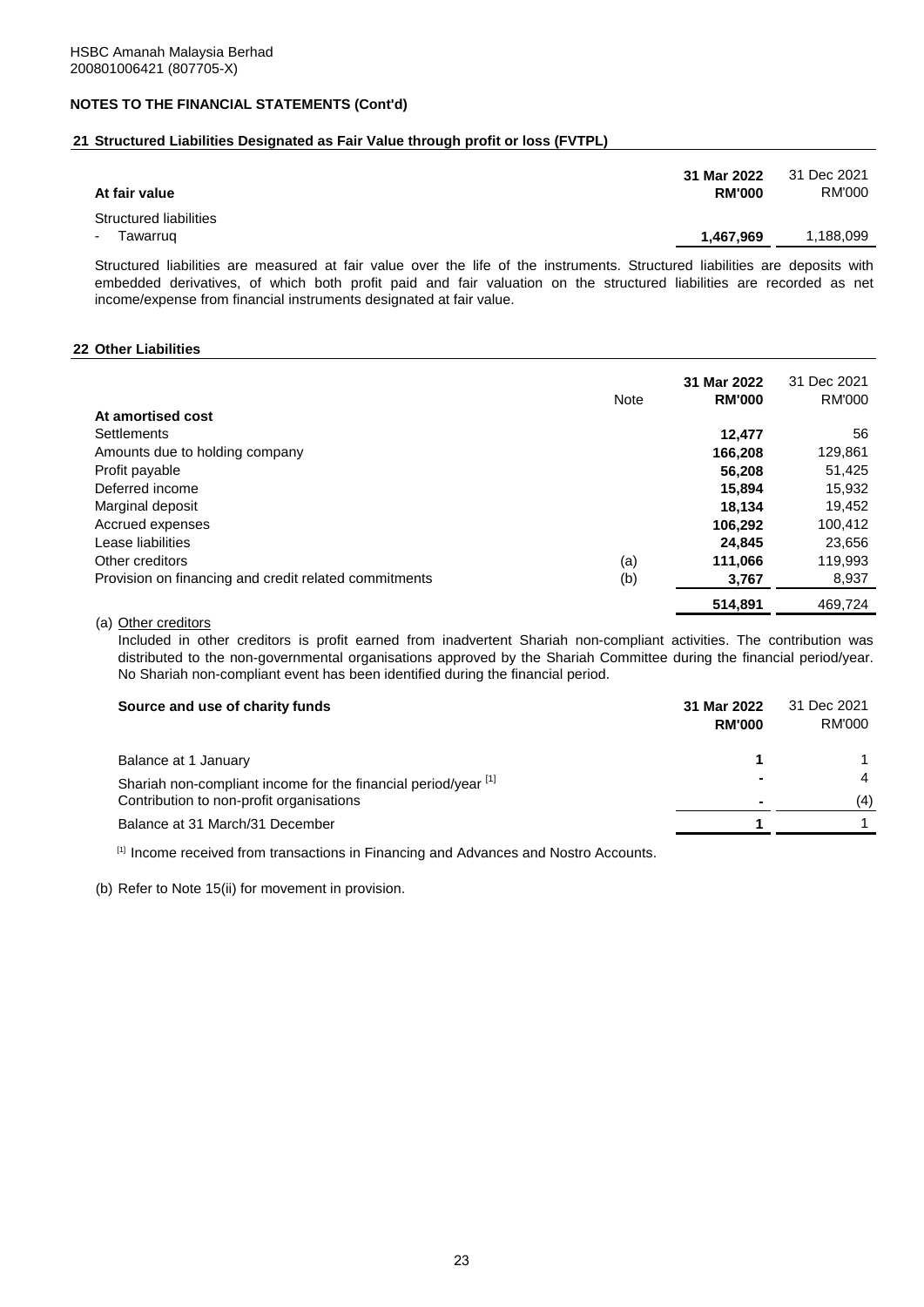## **23 Multi-Currency Sukuk Programme**

|                                       | 31 Mar 2022<br><b>RM'000</b> | 31 Dec 2021<br>RM'000 |
|---------------------------------------|------------------------------|-----------------------|
| Multi-Currency Sukuk Programme (MCSP) | 513,023                      | 515,333               |

The Bank issued the following series of 5-year unsecured Sukuk under its RM3.0 billion MCSP.

|                                                                 |               |              |                 |               | <b>Carrying Value</b> |
|-----------------------------------------------------------------|---------------|--------------|-----------------|---------------|-----------------------|
|                                                                 |               | <b>Issue</b> | <b>Maturity</b> | 31 Mar 2022   | 31 Dec 2021           |
| <b>Issuance under MCSP</b>                                      | <b>RM'000</b> | <b>Date</b>  | <b>Date</b>     | <b>RM'000</b> | RM'000                |
| At fair value                                                   |               |              |                 |               |                       |
| 4th series [1]                                                  | 500,000       | 2 Oct 2018   | 2 Oct 2023      | 513,023       | 515,333               |
| Movement in MCSP                                                |               |              |                 |               |                       |
|                                                                 |               |              |                 | 4th series    | 4th series            |
|                                                                 |               |              |                 | 31 Mar 2022   | 31 Dec 2021           |
|                                                                 |               |              |                 | <b>RM'000</b> | RM'000                |
| Balance at 1 January                                            |               |              |                 | 515,333       | 523,841               |
| Change in fair value other than from own credit risk            |               |              |                 | (2, 475)      | (12, 401)             |
| Change in fair value from own credit risk                       |               |              |                 | 165           | 3,893                 |
| Balance at 31 March/ 31 December                                |               |              |                 | 513,023       | 515,333               |
|                                                                 |               |              |                 |               |                       |
|                                                                 |               |              |                 | 31 Mar 2022   | 31 Dec 2021           |
|                                                                 |               |              |                 | <b>RM'000</b> | RM'000                |
| The cumulative loss from change in fair value due to changes in |               |              |                 |               |                       |
| own credit risk                                                 |               |              |                 | 165           | 3,893                 |

[1] Proceeds from this series are utilised, where appropriate, to finance eligible businesses and projects in accordance with HSBC's internal Sustainable Development Goals (SDG) Bond Framework.

#### **24 Subordinated Commodity Murabahah Financing**

|                                                                | 31 Mar 2022   | 31 Dec 2021 |
|----------------------------------------------------------------|---------------|-------------|
|                                                                | <b>RM'000</b> | RM'000      |
| Subordinated Commodity Murabahah Financing, at amortised costs |               |             |
| First tranche issued on 25 June 2014                           | 326.639       | 323.978     |
| Second tranche issued on 30 June 2015<br>$\sim$                | 279.072       | 276.799     |
|                                                                | 605,711       | 600.777     |

The unsecured Subordinated Commodity Murabahah financing comprise of two tranches of Basel III compliant Tier 2 subordinated financing of USD equivalent of RM250 million each from the Bank's immediate holding company, HSBC Bank Malaysia Berhad (HBMY). The tenor for both the Subordinated Commodity Murabahah financing is 10 years from the utilisation date with profit payable quarterly in arrears. Under the Capital Adequacy Framework for Islamic Banks (Capital Components), the par value of Tranche 1 of the subordinated financing are amortised on a straight line basis, with 20% of the par value phased out each year, with effect from 2020 for regulatory capital base purposes.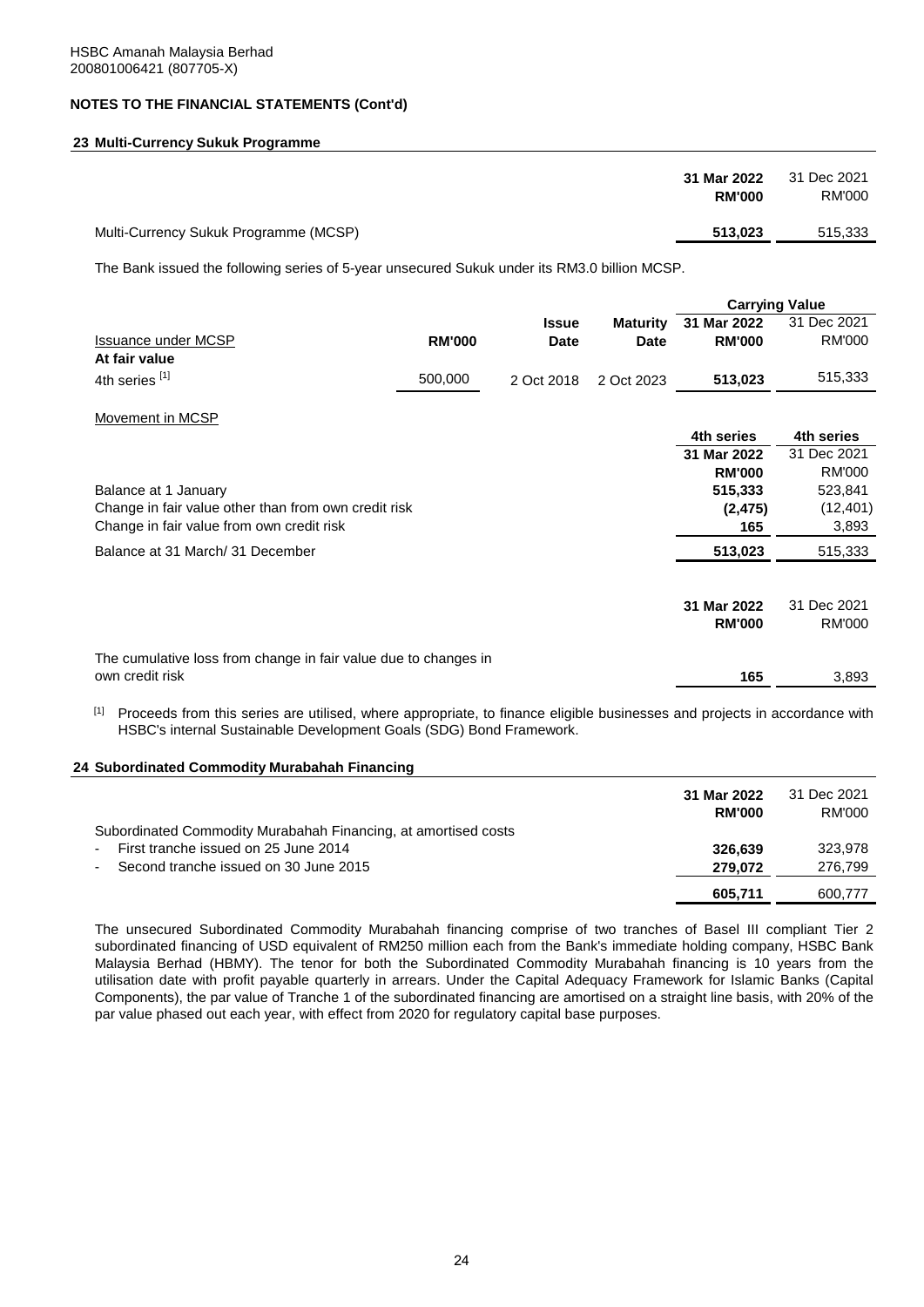## **25 Income Derived from Investment of Depositors' Funds and Others**

|                                                                                                                    | 31 Mar 2022<br><b>RM'000</b> | 31 Mar 2021<br><b>RM'000</b> |
|--------------------------------------------------------------------------------------------------------------------|------------------------------|------------------------------|
| Income derived from investment of:                                                                                 |                              |                              |
| Term deposit<br>(i)                                                                                                | 104,857                      | 99,844                       |
| Other deposits<br>(ii)                                                                                             | 43,128                       | 46,582                       |
|                                                                                                                    | 147,985                      | 146,426                      |
| (i) Income derived from investment of term deposits                                                                |                              |                              |
|                                                                                                                    |                              |                              |
| <b>Finance income:</b>                                                                                             |                              |                              |
| Financing and advances<br>- Profit earned other than recoveries from                                               |                              |                              |
| impaired financing                                                                                                 | 70,624                       | 76,744                       |
| - Recoveries from impaired financing                                                                               | 3,196                        | 5,810                        |
| Financial investments at FVOCI                                                                                     | 7,572                        | 5,798                        |
| Money at call and deposit with financial institutions                                                              | 6,286                        | 7,500                        |
|                                                                                                                    | 87,678                       | 95,852                       |
| Other operating income                                                                                             |                              |                              |
| Realised gain from dealing in foreign currency                                                                     | 6,913                        | 3,853                        |
| Unrealised (loss)/gain from dealing in foreign currency<br>Gain from sale of financial assets designated as FVTPL  | (853)                        | 3,953                        |
| and other financial instruments                                                                                    | 908                          | 706                          |
| Unrealised loss from revaluation of financial assets at FVTPL                                                      | (9, 486)                     | (739)                        |
| Realised gain from trading in derivatives                                                                          | 1,669                        | 1,115                        |
| Unrealised loss from trading in derivatives<br>Net income/(expense) from financial liabilities designated at FVTPL | (7, 231)                     | (2,027)                      |
|                                                                                                                    | 25,259<br>17,179             | (2,869)<br>3,992             |
|                                                                                                                    | 104,857                      | 99,844                       |
|                                                                                                                    |                              |                              |
|                                                                                                                    | 31 Mar 2022                  | 31 Mar 2021                  |
| (ii) Income derived from investment of other deposits                                                              | <b>RM'000</b>                | <b>RM'000</b>                |
| Finance income:                                                                                                    |                              |                              |
| Financing and advances                                                                                             |                              |                              |
| - Profit earned other than recoveries from impaired                                                                |                              |                              |
| financing                                                                                                          | 38,265                       | 34,805                       |
| - Recoveries from impaired financing                                                                               | 1,732                        | 2,635                        |
| Financial investments at FVOCI<br>Money at call and deposit with financial institutions                            | 4,103<br>3,406               | 2,629<br>3,401               |
|                                                                                                                    | 47,506                       | 43,470                       |
|                                                                                                                    |                              |                              |
| Other operating income<br>Realised gain from dealing in foreign currency                                           | 3,745                        | 1,747                        |
| Unrealised (loss)/gain from dealing in foreign currency                                                            | (462)                        | 1,793                        |
| Gain from sale of financial assets designated as FVTPL                                                             |                              |                              |
| and other financial instruments                                                                                    | 492                          | 320                          |
| Unrealised loss from revaluation of financial assets at FVTPL                                                      | (5, 139)                     | (335)                        |
| Realised gain from trading in derivatives                                                                          | 904                          | 506                          |
| Unrealised loss from trading in derivatives                                                                        | (3,918)                      | (919)                        |
|                                                                                                                    | (4, 378)                     | 3,112                        |
|                                                                                                                    | 43,128                       | 46,582                       |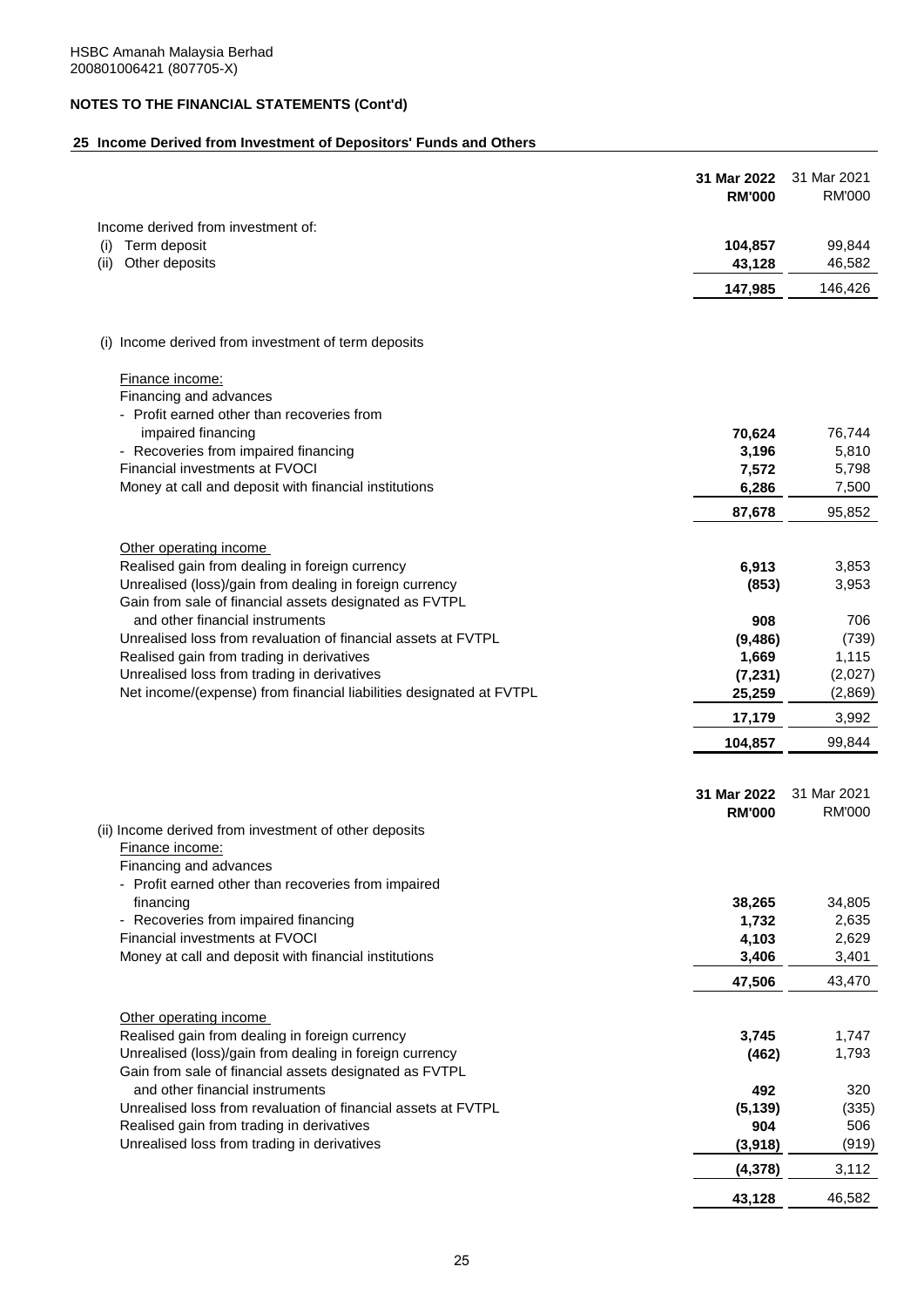## **26 Income Derived from Investment of Shareholder's Funds**

|                                                                                           | 31 Mar 2022<br><b>RM'000</b> | 31 Mar 2021<br><b>RM'000</b> |
|-------------------------------------------------------------------------------------------|------------------------------|------------------------------|
| Finance income:                                                                           |                              |                              |
| Financing and advances                                                                    |                              |                              |
| - Profit earned other than recoveries from impaired                                       |                              |                              |
| financing                                                                                 | 13,259                       | 14,118                       |
| - Recoveries from impaired financing                                                      | 600                          | 1,069                        |
| Financial investments at FVOCI                                                            | 1,422                        | 1,066                        |
| Money at call and deposit with financial institutions                                     | 1,180                        | 1,380                        |
|                                                                                           | 16,461                       | 17,633                       |
| Other operating income                                                                    |                              |                              |
| Fee commission <sup>[1]</sup>                                                             | 26,423                       | 18,646                       |
| Realised gain from dealing in foreign currency                                            | 1,298                        | 709                          |
| Unrealised (loss)/gain from dealing in foreign currency                                   | (160)                        | 727                          |
| Gain from sale of financial assets designated as FVTPL                                    |                              |                              |
| and other financial instruments                                                           | 170                          | 130                          |
| Unrealised loss from revaluation of financial assets at FVTPL                             | (1,781)                      | (136)                        |
| Realised gain from trading in derivatives                                                 | 313                          | 205                          |
| Unrealised loss from trading in derivatives                                               | (1,358)                      | (373)                        |
| Shared-service fees from holding company                                                  | 286                          | 295                          |
| Other expense                                                                             | (369)                        |                              |
|                                                                                           | 24,822                       | 20,203                       |
|                                                                                           | 41,283                       | 37,836                       |
| [1] The above fees and commissions were derived from the<br>following major contributors: |                              |                              |
| Service charges and fees                                                                  | 10,294                       | 3,316                        |
| Credit cards                                                                              | 5,471                        | 5,700                        |
| Credit facilities                                                                         | 3,051                        | 2,626                        |
| Agency fee                                                                                | 4,389                        | 5,777                        |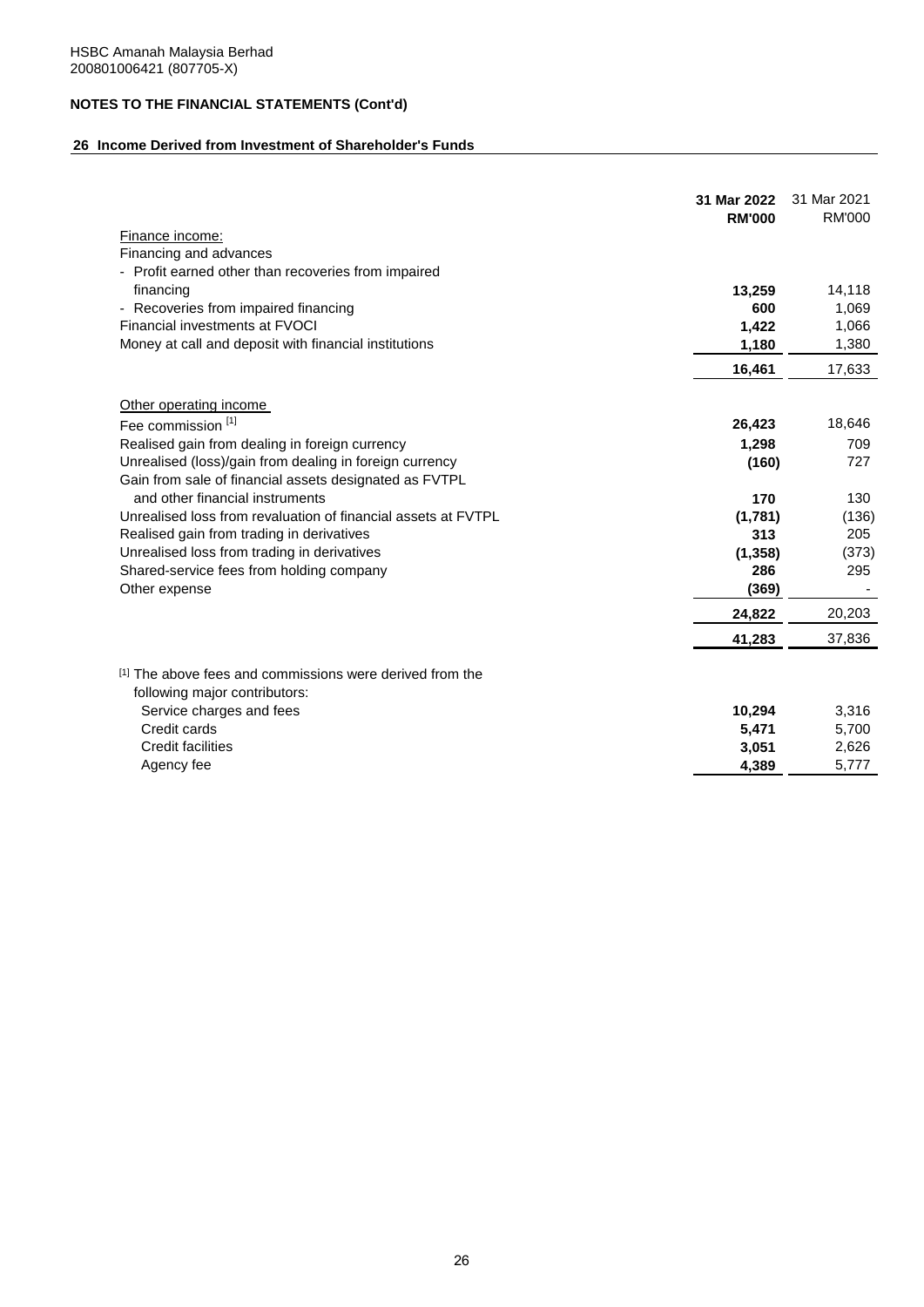## **27 Impairment (provision)/write-back**

|                                                                                                           | 31 Mar 2022<br><b>RM'000</b> | 31 Mar 2021<br><b>RM'000</b> |
|-----------------------------------------------------------------------------------------------------------|------------------------------|------------------------------|
| Net increase/(net release) in allowance/provision (net of releases)<br>Recoveries                         | 56,886<br>(12,760)           | (14, 574)<br>(17, 053)       |
| Total write-back from/(charge to) statement of profit or loss                                             | 44,126                       | (31, 627)                    |
| Breakdown of the impairment allowance/provision is disclosed by financial instruments type are as follow: |                              |                              |
| (i) Financing and advances                                                                                |                              |                              |
| Net increase/(net release) in allowance (net of releases)<br>Recoveries                                   | 62,172<br>(12,760)           | (14, 620)<br>(17, 053)       |
| Total write-back from/(charge to) statement of profit or loss                                             | 49,412                       | (31, 673)                    |
| (ii) Money at call and interbank placements maturing within<br>one month                                  |                              |                              |
| Net release in allowance/provision                                                                        | (1)                          | (1)                          |
| (iii) Financing commitments                                                                               |                              |                              |
| (Net release)/net increase in allowance/provision                                                         | (5, 185)                     | 33                           |
| (iv) Financial investment at FVOCI                                                                        |                              |                              |
| (Net release)/net increase in allowance/provision                                                         | (100)                        | 14                           |
| 28 Income Attributable to Depositors                                                                      |                              |                              |

|                                                              | 31 Mar 2022<br><b>RM'000</b> | 31 Mar 2021<br>RM'000 |
|--------------------------------------------------------------|------------------------------|-----------------------|
| Non-Mudharabah Fund                                          |                              |                       |
| Deposits from customers                                      | 30,500                       | 34,904                |
| Deposits and placements of banks and other<br>$\blacksquare$ |                              |                       |
| financial institutions                                       | 3.709                        | 3,278                 |
| - Lease liabilities                                          | 256                          | 769                   |
| - Others                                                     | 6,652                        | 6,428                 |
|                                                              | 41,117                       | 45,379                |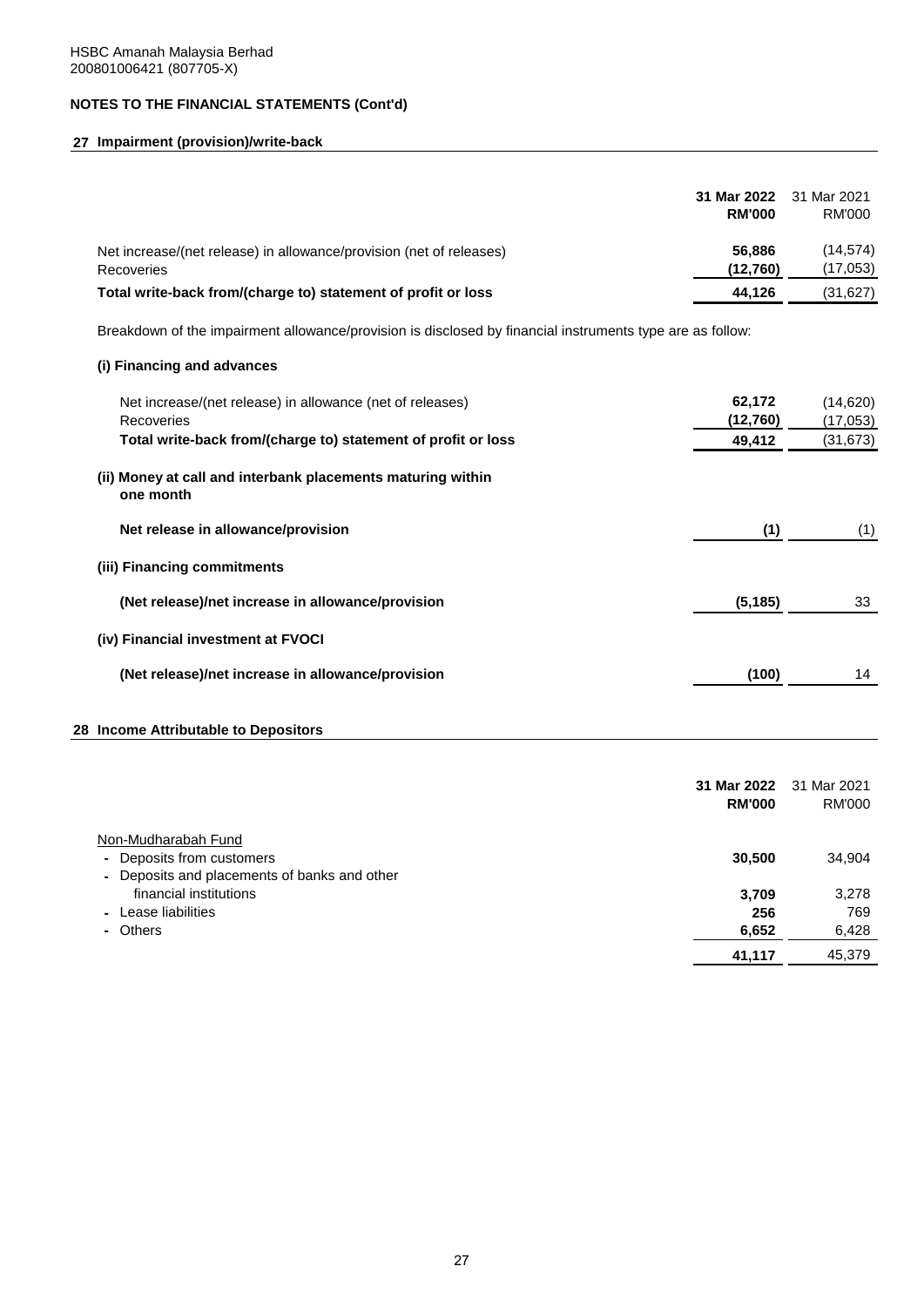## **29 Operating Expenses**

|                                                                                                            | 31 Mar 2022<br><b>RM'000</b> | 31 Mar 2021<br><b>RM'000</b> |
|------------------------------------------------------------------------------------------------------------|------------------------------|------------------------------|
| Personnel expenses                                                                                         | 7,748                        | 10,195                       |
| Promotion and marketing related expenses                                                                   | 1,495                        | 1,108                        |
| Establishment related expenses                                                                             | 2,906                        | 3,536                        |
| General administrative expenses                                                                            | 6,654                        | 7,157                        |
| Related company expenses                                                                                   | 39,111                       | 40,722                       |
|                                                                                                            | 57,914                       | 62,718                       |
| Personnel expenses                                                                                         |                              |                              |
| Salaries, allowances and bonuses                                                                           | 5,873                        | 8,210                        |
| <b>Employees Provident Fund contributions</b>                                                              | 1,223                        | 1,487                        |
| Share based payment                                                                                        | 101                          | 34                           |
| Other staff related costs                                                                                  | 551                          | 464                          |
|                                                                                                            |                              | 10,195                       |
|                                                                                                            | 7,748                        |                              |
| Establishment related expenses<br>Depreciation of equipment<br>Depreciation of ROU assets                  | 561<br>1,459                 | 626<br>1,558                 |
| Information technology costs                                                                               | 484                          | 183                          |
| Equipment written off                                                                                      | 72                           | 121                          |
| <b>Utilities</b>                                                                                           | 218                          | 349                          |
| Others                                                                                                     | 112                          | 699                          |
|                                                                                                            | 2,906                        | 3,536                        |
| Related company charges<br>Of which by:<br>Type of service<br>(i)<br>- Information technology related cost | 7,425                        | 6,406                        |
| - Non information technology related cost                                                                  | 31,686                       | 34,316                       |
|                                                                                                            | 39,111                       | 40,722                       |
| Country/territory<br>(ii)                                                                                  |                              |                              |
| - Malaysia                                                                                                 | 38,889                       | 40,217                       |
| - India                                                                                                    | 179                          |                              |
| - United Kingdom                                                                                           | 5                            | 500                          |
| - Hong Kong                                                                                                | 3                            | 5                            |
| - Others                                                                                                   | 35                           |                              |
|                                                                                                            | 39,111                       | 40,722                       |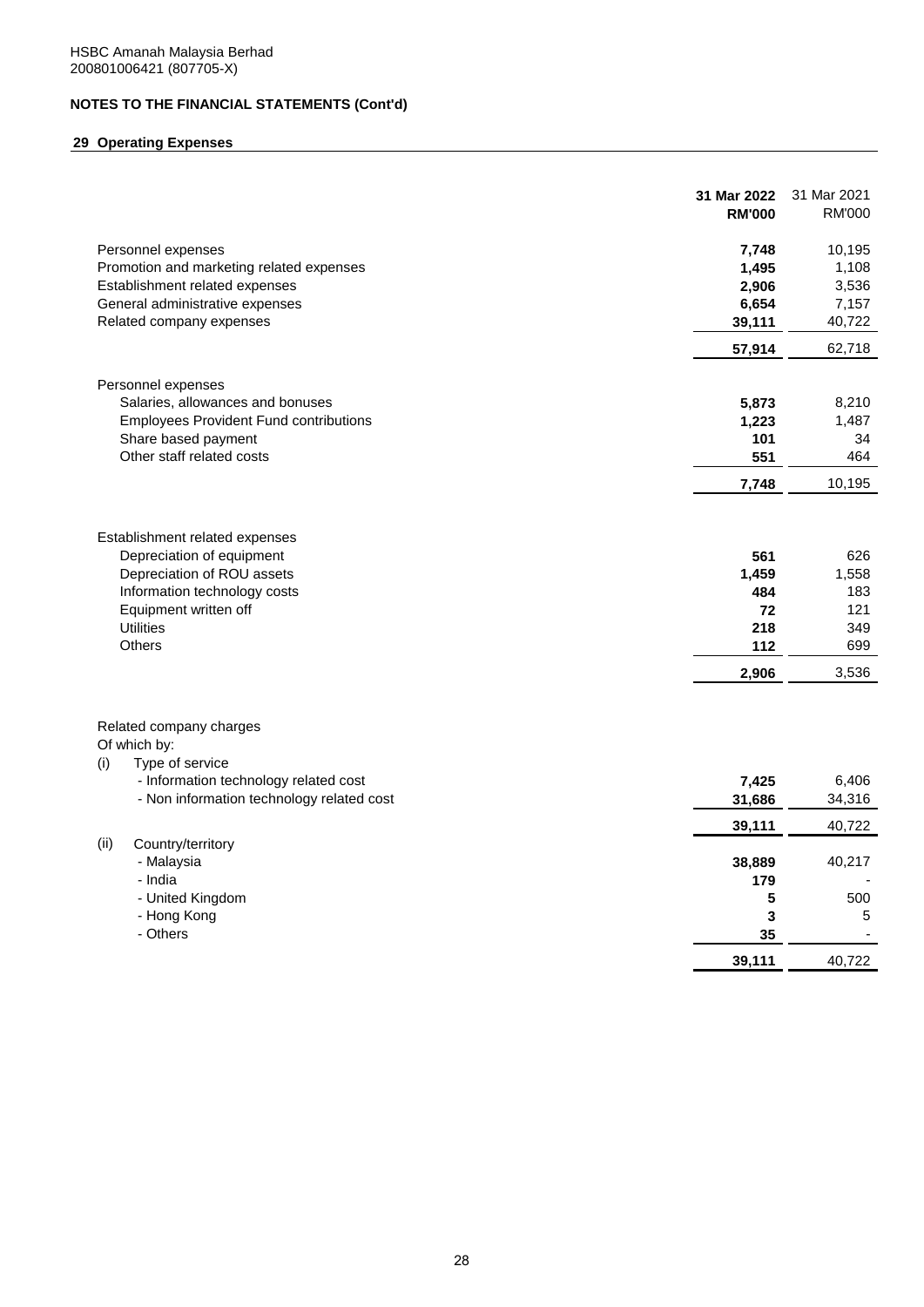#### **30 Capital Adequacy**

|                                                                 | 31 Mar 2022<br><b>RM'000</b> | 31 Dec 2021<br>RM'000 |
|-----------------------------------------------------------------|------------------------------|-----------------------|
| <b>Tier 1 capital</b>                                           |                              |                       |
| Paid-up ordinary share capital                                  | 660,000                      | 660,000               |
| Retained profits                                                | 1,291,603                    | 1,307,774             |
| Other reserves                                                  | 48,261                       | 40,307                |
| Regulatory adjustments                                          | (102, 486)                   | (83, 894)             |
| Total Common Equity Tier 1 (CET1) and Tier 1 capital            | 1,897,378                    | 1,924,187             |
| <b>Tier 2 capital</b>                                           |                              |                       |
| Subordinated Commodity Murabahah financing                      | 419,241                      | 415,826               |
| Impairment allowance (unimpaired portion) & regulatory reserves | 144,542                      | 145,252               |
| Total Tier 2 capital                                            | 563,783                      | 561,078               |
| <b>Capital base</b>                                             | 2,461,161                    | 2,485,265             |
| Before deducting proposed dividend                              |                              |                       |
| CET1 and Tier 1 Capital ratio                                   | 15.056%                      | 15.172%               |
| <b>Total Capital ratio</b>                                      | 19.529%                      | 19.596%               |
| After deducting proposed dividend                               |                              |                       |
| CET1 and Tier 1 Capital ratio                                   | 15.056%                      | 15.172%               |
| <b>Total Capital ratio</b>                                      | 19.529%                      | 19.596%               |

The total capital and capital adequacy ratios have been computed based on the Standardised Approach in accordance with the Bank Negara Malaysia (BNM)'s Guidelines on Capital Adequacy Framework for Islamic Banks (CAFIB). The Bank has adopted the Standardised Approach for Credit Risk and Market Risk, and the Basic Indicator Approach for Operational Risk.

Pursuant to BNM's Guidelines on Capital Adequacy Framework for Islamic Banks (Capital Component) issued on 9 December 2020 (the Guidelines), the Bank elected to apply the transitional arrangements as specified in paragraph 39.

Under transitional arrangements, the expected credit loss (ECL) allowance measured at an amount equal to 12-month and lifetime ECL to the extent they are related to non-credit-impaired exposures (hereinafter referred to as Stage 1 and Stage 2 provisions), are allowed to be added back to CET-1, subject to a capping. The transitional arrangement commenced from financial year beginning 1 January 2020, with an add-back factor that will gradually reduce over the four-year transitional duration.

As required by the Guideline, below is the disclosure on the capital ratios with comparison of: (i) the Capital Ratios, computed in accordance with the transitional arrangement (ii) the Capital Ratios, had the transitional arrangement not been applied.

|                                    | <b>With Transitional Arrangement</b> |             | Without Transitional Arrangement |             |
|------------------------------------|--------------------------------------|-------------|----------------------------------|-------------|
| Before deducting proposed dividend | 31 Mar 2022                          | 31 Dec 2021 | 31 Mar 2022                      | 31 Dec 2021 |
|                                    | %                                    | %           | %                                | %           |
| CET1 and Tier 1 Capital            | 15.056%                              | 15.172%     | 15.056%                          | 15.085%     |
| <b>Total Capital</b>               | 19.529%                              | 19.596%     | 19.529%                          | 19.509%     |

Breakdown of RWA in the various categories of risk weights:

|                                                                                          | 31 Mar 2022<br><b>RM'000</b>      | 31 Dec 2021<br><b>RM'000</b>      |
|------------------------------------------------------------------------------------------|-----------------------------------|-----------------------------------|
| Total RWA for credit risk<br>Total RWA for market risk<br>Total RWA for operational risk | 11,563,361<br>28.254<br>1.010.903 | 11,620,173<br>60.804<br>1,001,279 |
|                                                                                          | 12,602,518                        | 12,682,256                        |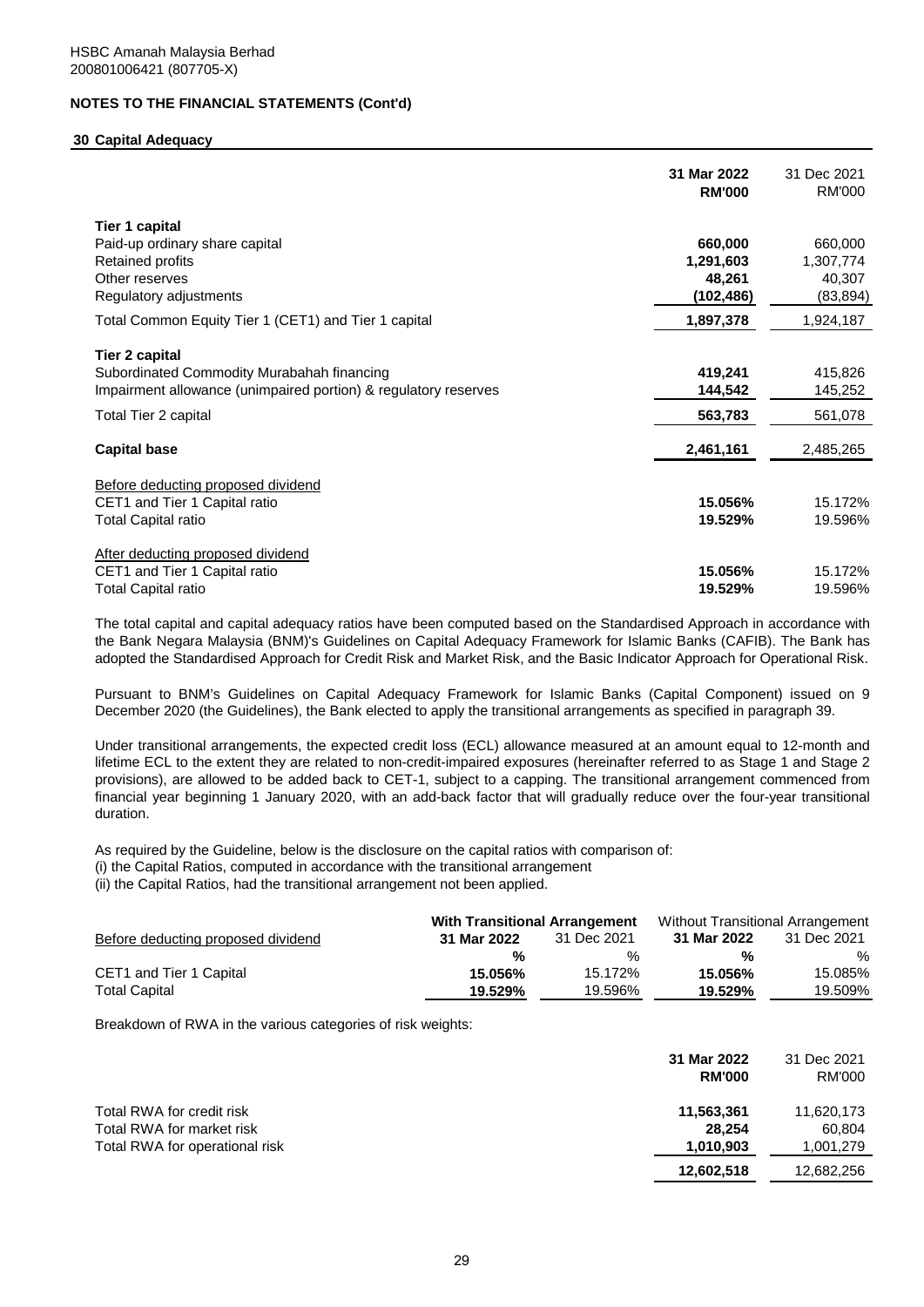## **31 Commitments and Contingencies**

The table below shows the contracts or underlying principal amounts, positive fair value of derivative contracts, credit equivalent amounts and risk weighted amounts of unmatured off-balance sheet transactions at the statement of financial position date. The underlying principal amounts indicate the volume of business outstanding and do not represent amounts at risk.

These commitments and contingencies are not secured over the assets of the Bank.

|                                                         | 31 Mar 2022   | 31 Dec 2021 |
|---------------------------------------------------------|---------------|-------------|
| <b>Principal amount</b>                                 | <b>RM'000</b> | RM'000      |
| Direct credit substitutes                               | 35,920        | 17,418      |
| Transaction-related contingent items                    | 1,705,421     | 1,701,750   |
| Short-term self-liquidating trade-related contingencies | 55,819        | 53,786      |
| Formal standby facilities and credit lines              |               |             |
| - Maturity not exceeding one year                       | 1,495,142     | 1,361,894   |
| - Maturity exceeding one year                           | 3,182,013     | 3,190,748   |
| Other unconditionally cancellable                       | 2,833,002     | 2,343,942   |
| Unutilised credit card lines                            | 3,426,662     | 3,458,687   |
| Equity related contracts                                |               |             |
| - Less than one year                                    | 348,632       | 243,376     |
| - One year to less than five years                      | 710,653       | 592,619     |
| Profit rate related contracts                           |               |             |
| - Less than one year                                    | 175,000       | 235,000     |
| - One year to less than five years                      | 1,438,324     | 1,372,261   |
| Foreign exchange related contracts                      |               |             |
| - Less than one year                                    | 13,331,658    | 12,703,771  |
| - One year to less than five years                      |               | 21,146      |
| - Five years and above                                  | 181,785       |             |
|                                                         | 28,920,031    | 27,296,398  |